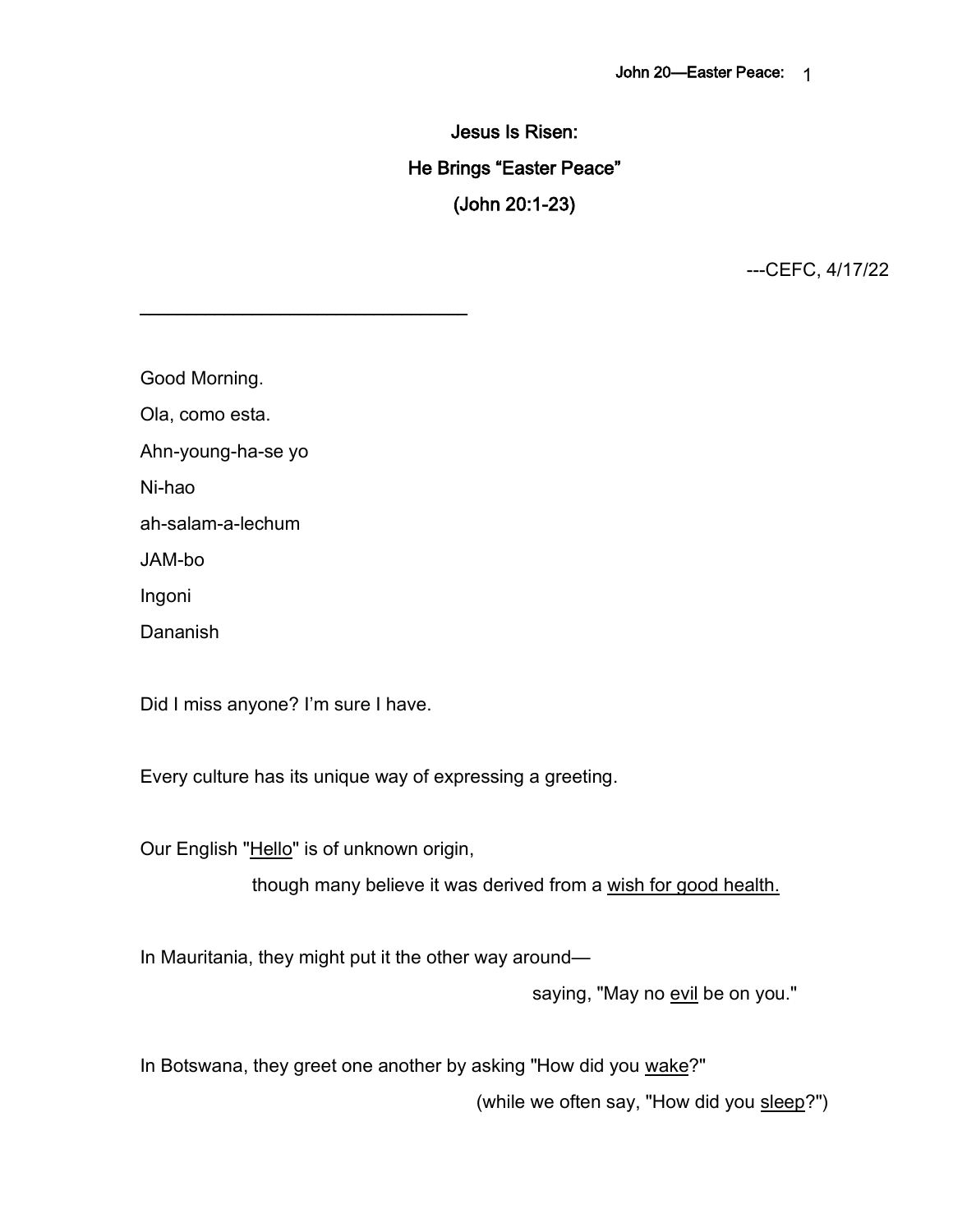While in Taiwan, the traditional greeting is "Have you eaten?" -- I like that!

Over much of the planet, people shake hands when they meet.

In many other cultures, they also kiss.

Some kiss on one cheek, some on both, yet others kiss three times! Or they may bow.

In Bangladesh, they offer an informal salute with the right hand.

In Cambodia, they put their hands together at their chest like they are praying—

the higher on the chest, the more respect.

I've read about a Filipino tradition

in which you touch the forehead of the person you are greeting with your knuckles.

(I wonder, is that where the expression "knucklehead" comes from?)

Did you know that November 21 is World Hello Day?

Who knew?

The objective, I'm told, is to greet ten people on that day.

Somehow that is supposed to contribute to world peace./

I mention these greetings

because you can't help noticing

in John's account of the resurrection appearances of Jesus

the prominence he gives to the greeting Jesus extends to his disciples.

Did you see it?

In John 20, which we've just read,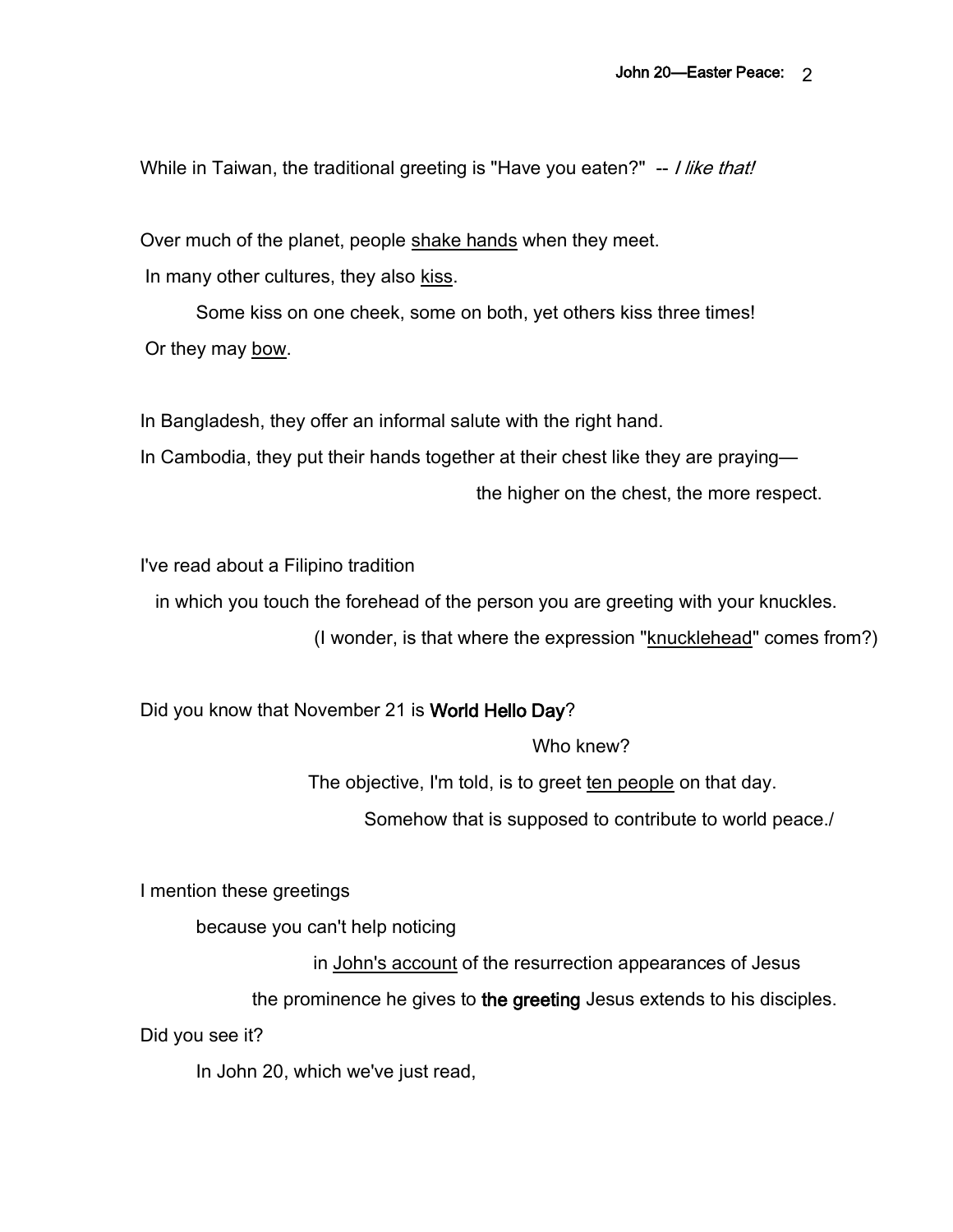v. 19—"On the evening of that first day of the week,

when the disciples were together,

with the doors locked for fear of the Jewish leaders,

Jesus came and stood among them and said, "Peace be with you!"

Just two verses later, in v. 21—"Again Jesus said, "Peace be with you!

As the Father has sent me, I am sending you."

Then in v. 26, "A week later his disciples were in the house again,

and Thomas was with them.

### Though the doors were locked,

Jesus came and stood among them and said, "Peace be with you!"

Three times in seven verses—I think there's a message here,

and I don't think that message is simply that Jesus is a friendly guy.

Yes, this was a **common** greeting—

echoed in both Hebrew and Arabic even today—--

Shalom leCHA and Salam a LECHum-"Peace be with you."

But this was no common circumstance-

It's not every day you are addressed by someone

who has been resurrected from the dead!

And not only is the repetition a pointer to the deeper significance of these words here,

but so also is the fact that peace has already been an important topic

in Jesus' earlier conversations with his disciples.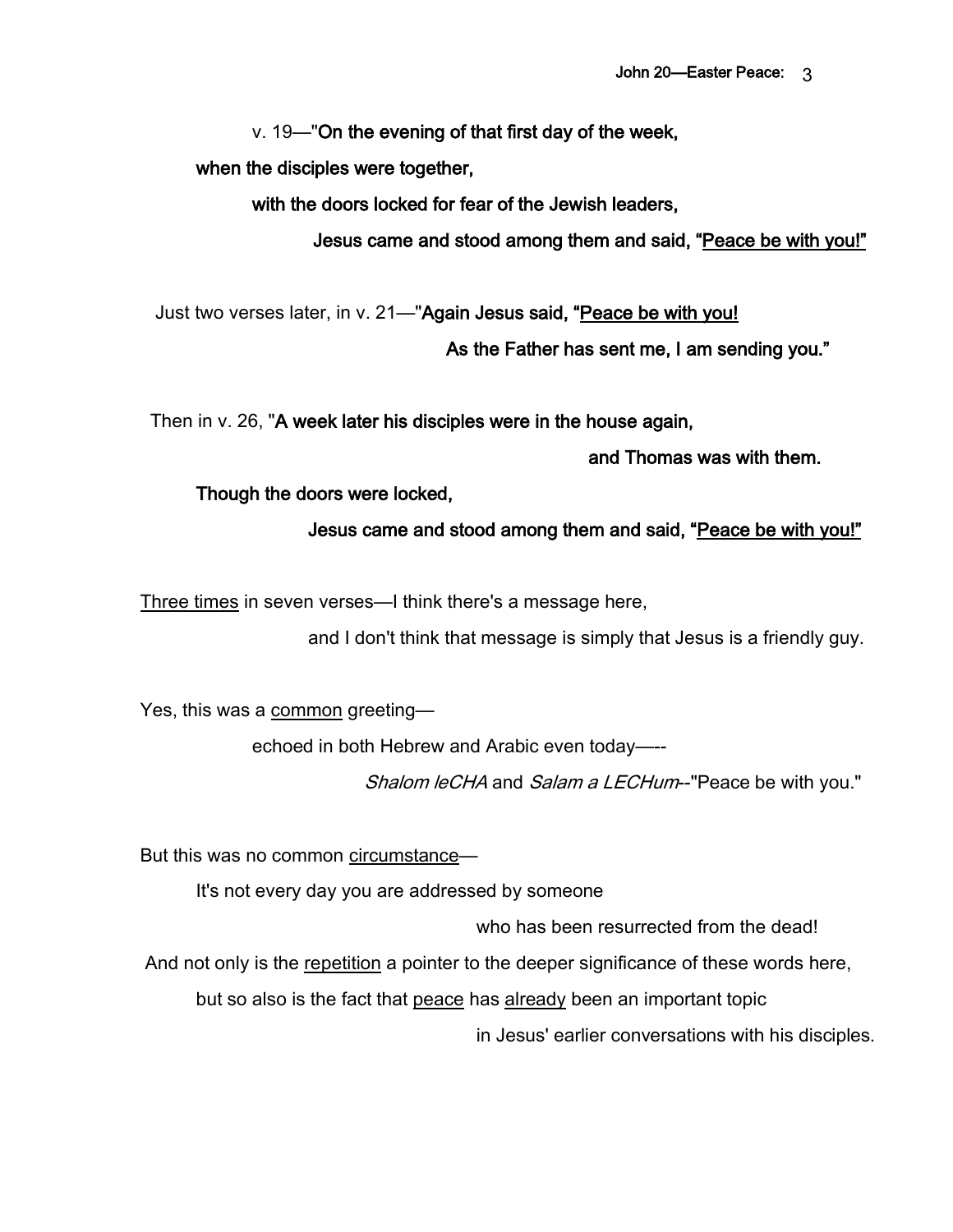Back in chap. 14, Jesus had spoken of it—

## 14:27—"Peace I leave with you; my peace I give you."

## And in 16:33--"I have told you these things, so that in me you may have peace."

Now, after the horror of having seen him tortured

and then nailed to a Roman cross to die a horrible death,

in the midst of their dismay and despair,

Jesus says to them, "Peace be with you!"

I suspect that what we have here is more than a mere greeting;

it is a declaration of a new reality—

a reality that flows from Jesus' resurrection from the dead—

## Jesus brings

#### peace.

## "Peace be with you!"—These words are significant—

They are full of meaning.

They are a pointer to all that God has done in the resurrection of Jesus.

Having emerged from death to life, Jesus assures his disciples, and us,

that he brings peace.

I call it "Easter Peace."

 $\frac{1}{2}$ 

And that's what I want us to consider this morning;

that's what I want us to experience this morning—"Easter Peace" the peace that flows from Jesus' resurrection from the dead.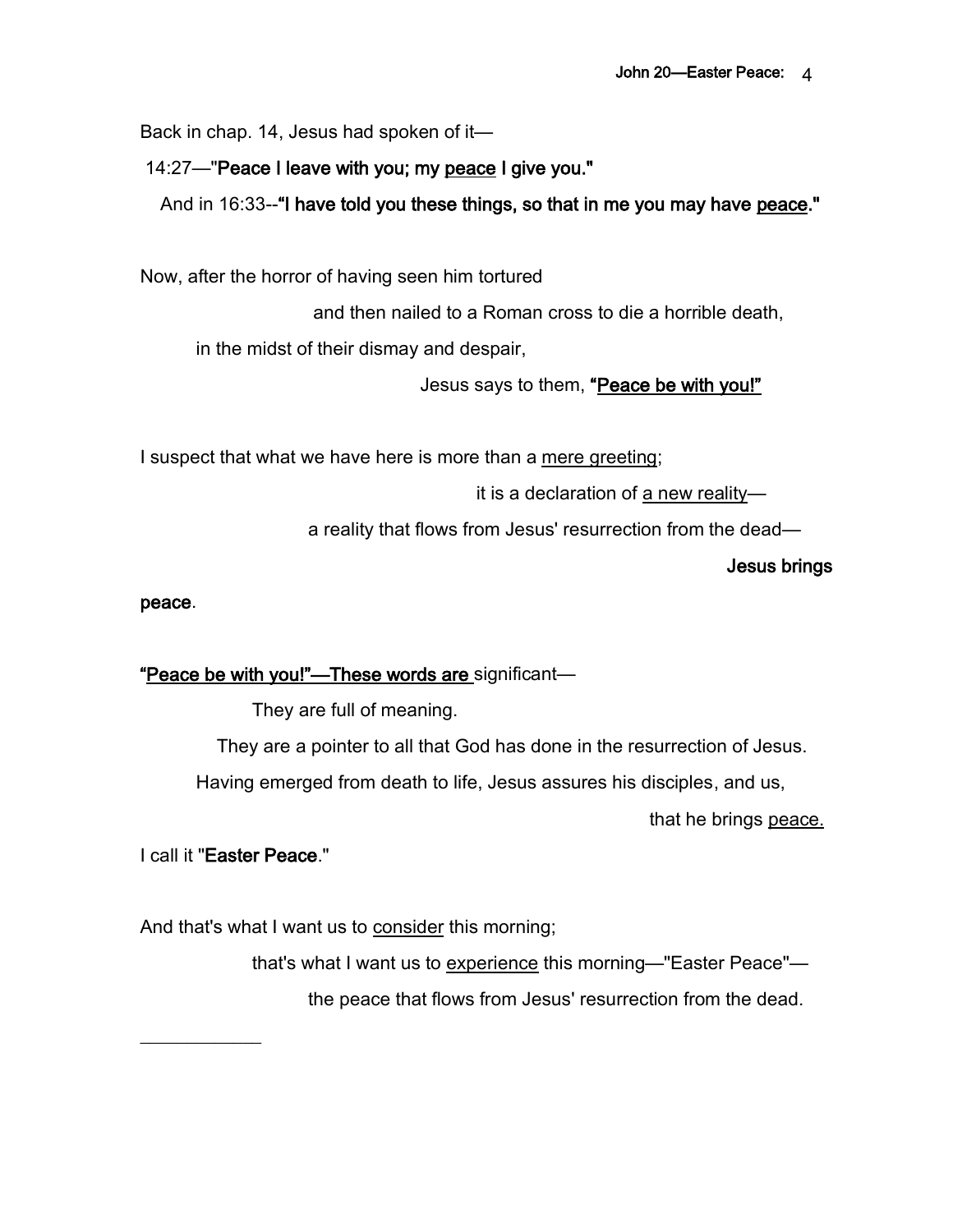And the first thing we want to do is distinguish this Easter Peace that Jesus brings

from two contrasting views of peace that we find in the world,

for, like the word "love,"

the word "peace" can mean different things to different people.

Jesus himself is very careful to say,

## 14:27—"Peace I leave with you; my peace I give you. I do not give to you as the world gives."

In other words, Jesus says, when I speak about peace

I don't mean the same thing that the world means when it uses that word.

The world's conception of peace often simply means an absence of conflict—

peace is contrasted to war.

As long as no one is fighting, then there is peace.

And even that kind of peace, the world gives very sparingly and fleetingly.

At least since 1939, there has not been one day

without war in some form somewhere in the world.

But Jesus doesn't use the word that way—

His peace, this "Easter Peace," is not simply the absence of conflict.

In fact, paradoxically, what Jesus has done,

and what he brings into the world,

can actually cause conflict.

Jesus was a controversial figure—

some of the things he did and said even aroused hatred—

he was crucified, after all.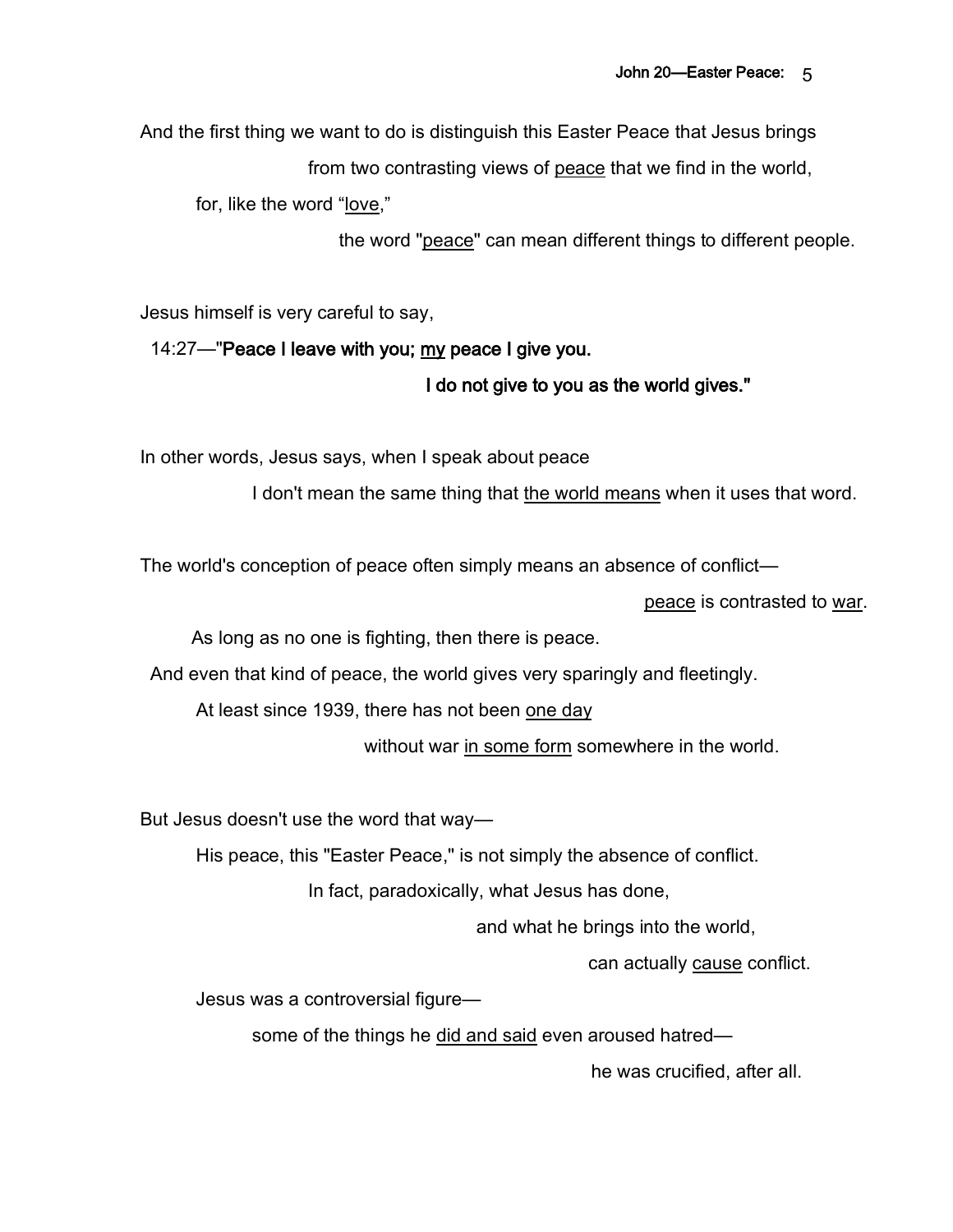And he warned his followers that it would be no better for them—

"If the world hates you," he told them,

## "keep in mind that it hated me first" (Jn. 15:18).

Allegiance to Jesus could create conflict even within families—

setting parents against children and children against parents.

That's what Jesus was getting at when he said,

## "Do not think that I have come to bring [peace](javascript:utilExec(%22jump%7Cres=LLS:1.0.338%7Cart=LLS-AOL:180.0.0%7Chit=::OLA:3665.5.0%22);) to the earth.

## I have not come to bring [peace,](javascript:utilExec(%22jump%7Cres=LLS:1.0.338%7Cart=LLS-AOL:180.0.0%7Chit=::OLA:3710.5.0%22);) but a sword" (Mt. 10:34).

So this "Easter Peace" must be more than a mere absence of conflict—

it must be much deeper and richer than that.

It must be something that we experience even in the midst of conflict.

The peace that Jesus gives is not the peace that the world gives.

And though Jesus doesn't address this directly,

 $\frac{1}{2}$ 

I think it's fair to say that this "Easter Peace" is also

## not the peace that the false prophets proclaim.

This is a common Old Testament theme—

Often in the Old Testament, we see Israel mired in sin.

They were full of idolatry and injustice and the exploitation of the poor,

but the false prophets just keep telling the people what they want to hear— "All is well, the Lord is on our side—not to worry."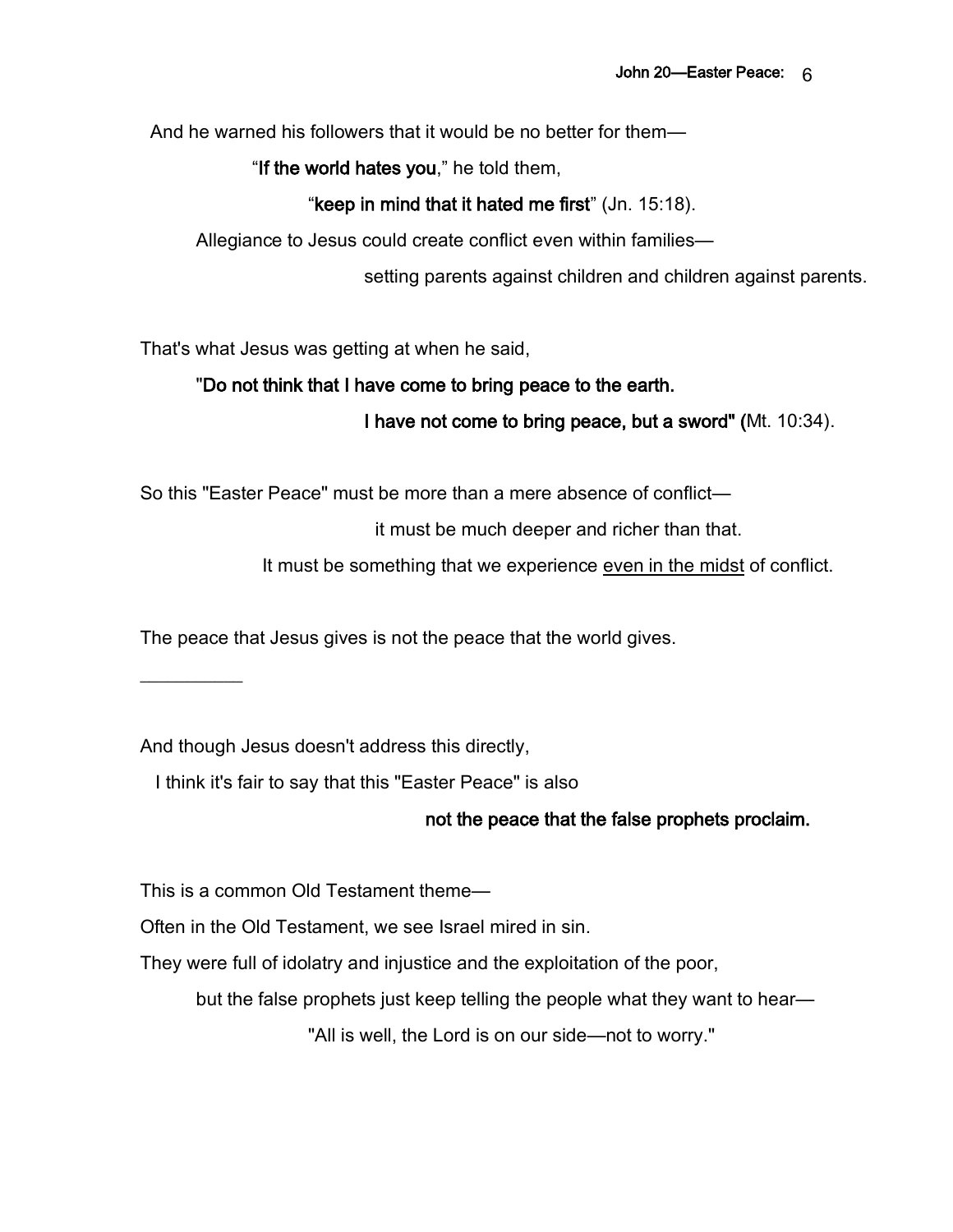But the true prophets of God—

prophets like Isaiah, Jeremiah, and Ezekiel—

they saw it differently.

Through Ezekiel, the Lord says,

"these false prophets lead my people astray, saying,

"Peace," when there is no peace" (Ezek. 13:10).

Or in Jeremiah--"They dress the wound of my people

as though it were not serious.

'Peace, peace,' they say,

when there is no peace" (Jer. 6:14).

This is not the peace that the Risen Jesus proclaims—

the false peace that is blind to the reality of evil,

the false peace that denies the need for justice.

Referring to these false prophets, Isaiah says,

"The way of peace they do not know;

there is no justice in their paths.

They have turned them into crooked roads;

no one who walks in them will know peace" (Is. 59:8).

There can be no peace where there is no justice--

Is. 48:22--"There is no peace," says the LORD, "for the wicked."

The Apostle Paul echoes this theme in the New Testament, saying,

"While people are saying, 'Peace and safety,'

destruction will come on them suddenly,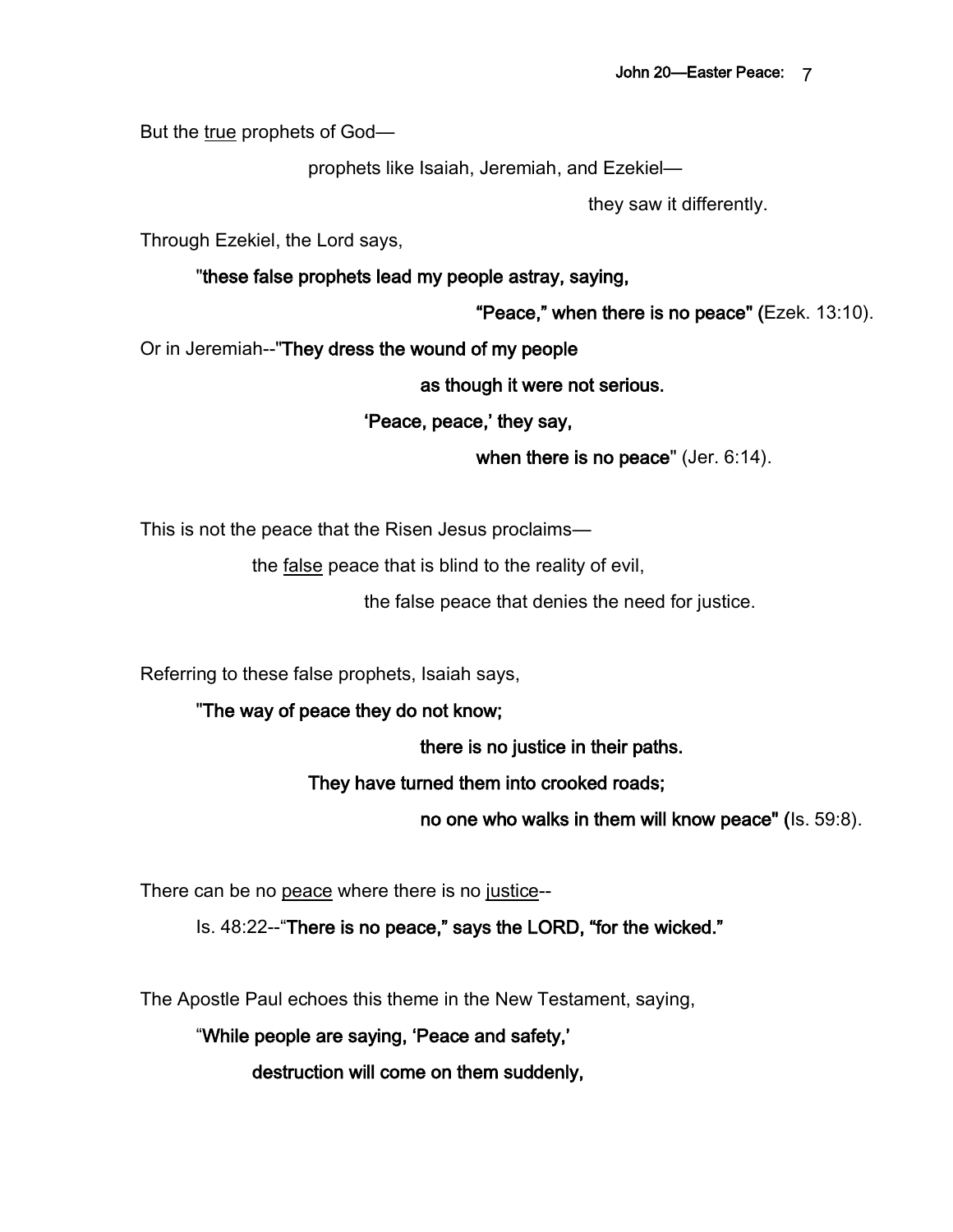#### as labor pains on a pregnant woman,

#### and they will not escape" (1 Thess. 5;3).

#### "There is no peace for the wicked."

The "Easter Peace" that Jesus brings is no superficial cessation of conflict,

nor is it a mere Pollyannish optimism that is blind

to the immoral and unjust realities that exist in this fallen world.

So what is it, then?

 $\overline{\phantom{a}}$  , where  $\overline{\phantom{a}}$ 

What was Jesus pointing to

when he addressed his disciples with the simple words,

"Peace be with you"?

The first aspect of this Easter Peace

deals directly with the issue of justice we just talked about.

Just think of the guilt these first disciples must have felt

as they thought of the events of the last few days.

Jesus had called them to take up their own cross and to follow him—

to give him their absolute allegiance.

They were to remain loyal to him to the end.

He had warned them that whoever denied him before men

he would deny before his heavenly Father.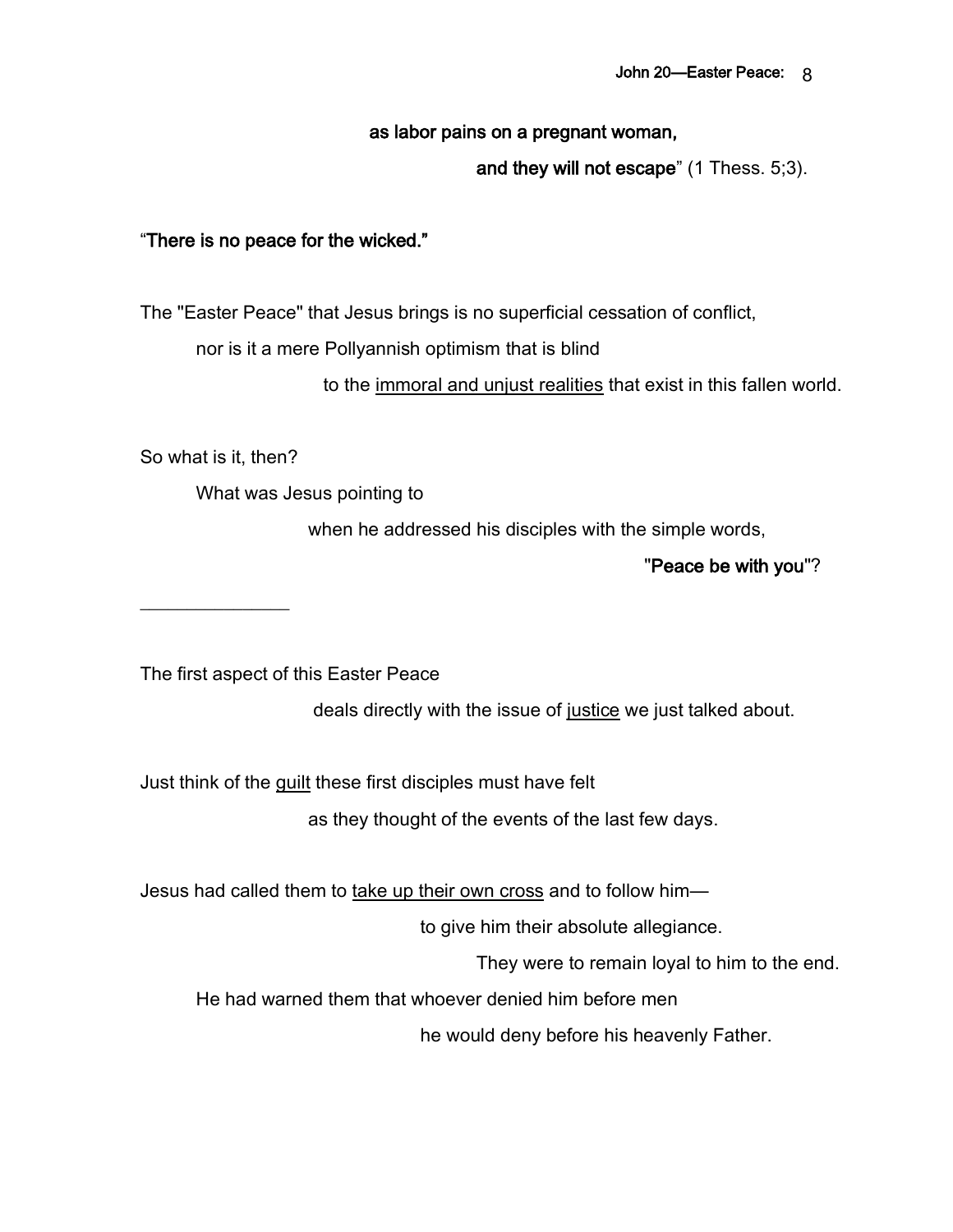Yet when the moment of truth came,

and the soldiers appeared in that garden of Gethsemane to arrest Jesus,

they all abandoned him—they fled in fear like rabbits.

Peter had vowed that he was willing to die for Jesus

then he denied him three times before a servant girl.

Oh, the guilt these disciples must have felt.

How their hearts must have been torn apart by the sense of their own moral failure.

Now they'd heard that he had been risen from the dead—

How could they dare face him?

Would he give them what they deserved—

holding their sins against them?

No, Jesus greeted them with words of grace and acceptance--

"Peace be with you," he declared.

But how could that be?

After all, there can be no peace without justice.

The crucifixion of Jesus was nothing if not unjust.

In fact, you might justly describe it

as the most unjust act in the whole history of the world.

Jesus, the Holy One of God—

 $\overline{\phantom{a}}$ 

the one man who alone among all humans who have ever lived

loved God with his whole heart, soul, strength and mind—

and who lived in loving truth toward everyone he met—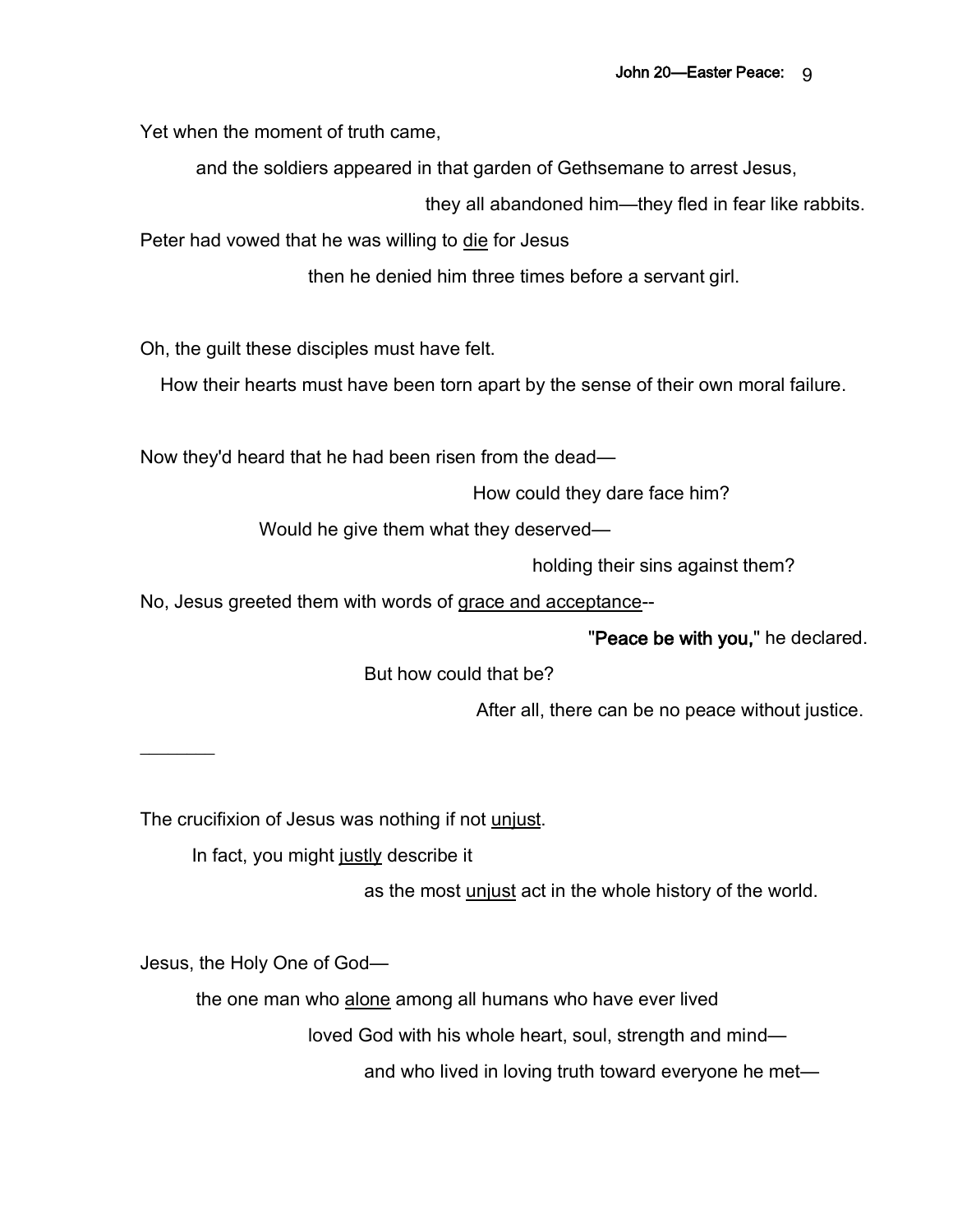this Jesus was condemned by a Jewish Council and then by a Roman judge

simply for being who he truly was—

the true King of Israel and the divine Son of God.

And for that, he experienced the most barbaric form of execution ever devised by man—

with nails driven into his hands and feet

and left to hang on a cross until he died an agonizing death.

Now that was unjust!

But do you see the difference the resurrection makes to all this?

In raising him from the dead,

God, the supreme Judge, was overruling the human court,

overturning that unjust verdict,

and in a divine reversal, was declaring the truth about Jesus.

In his resurrection, Jesus was vindicated

and was declared to be the Son of God in power.

And suddenly it became clear—

He was innocent;

he didn't die for his own sin—

no, he died for ours.

It was the resurrection that demonstrated this truth—

the truth prophesied hundreds of years before by the prophet Isaiah—

Is. 53:5—"he was pierced for our transgressions,

he was crushed for our iniquities;

the punishment that brought us peace was upon him,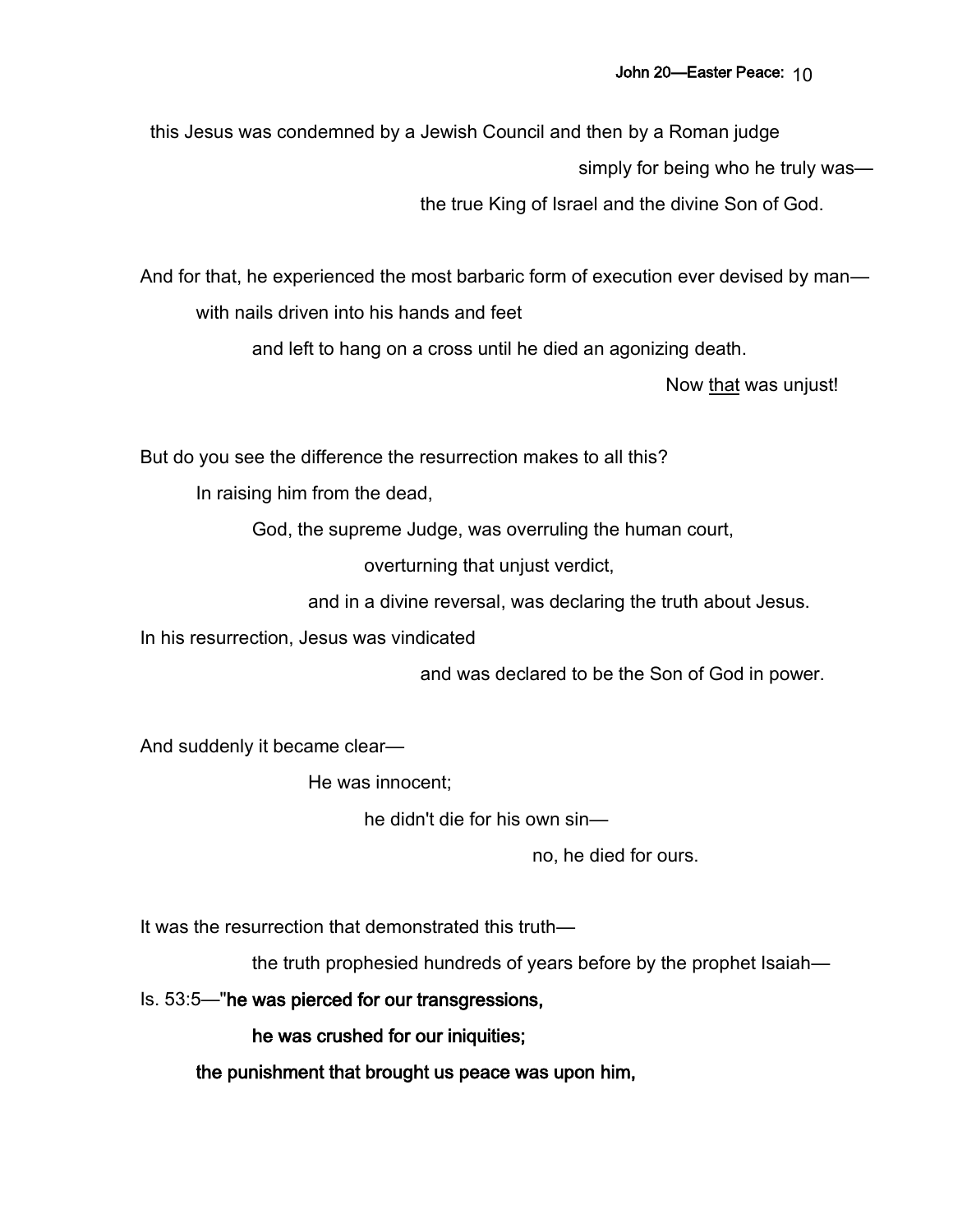and by his wounds we are healed."

The Apostle Paul writes:

 "God was pleased to have all his fullness dwell in him, and through him to reconcile to himself all things, . . ., by making *peace* through his blood, shed on the cross. Once you were alienated from God and were enemies in your minds because of your evil behavior. But now he has reconciled you by Christ's physical body through death to present you holy in his sight, without blemish and free from accusation—"

And in another place Paul says,

"now in Christ Jesus you who once were far away have been brought near through the blood of Christ.

For he himself is our *peace*"<sup>1</sup>

Jesus bears the wrath of God for all those who turn to him in faith—

all those who recognize that he bore what they deserved.

It is true—there is no peace without justice—

but the cross demonstrates God's justice--

and by so doing, it enables him to justify sinners

while still condemning sin—

 $\overline{\phantom{a}}$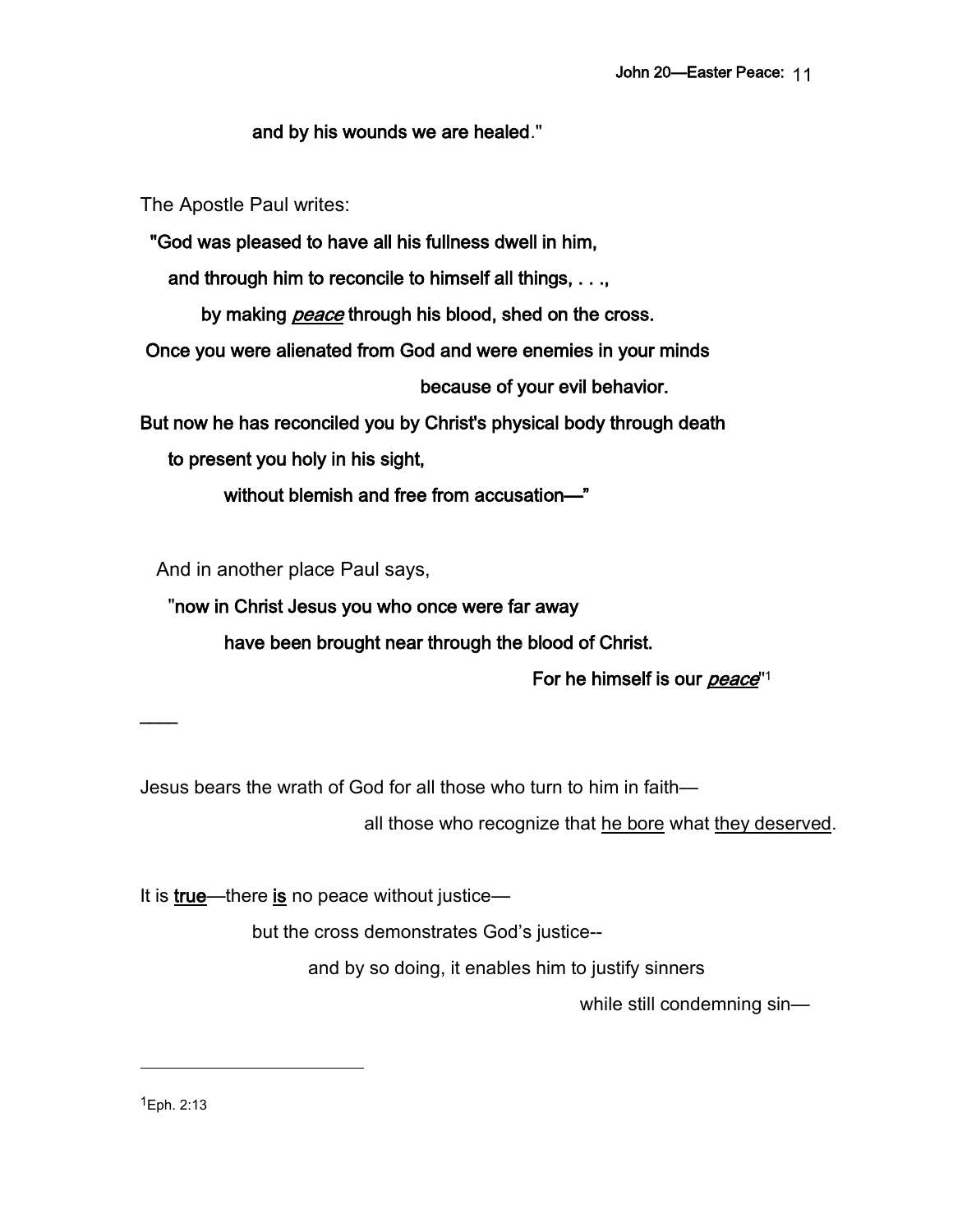but he takes that condemnation upon himself.

Through faith in Christ, we enter into God's gracious forgiveness.

## Rom. 5:1--Therefore, since we have been justified through faith,

we have peace with God through our Lord Jesus Christ,

### This Easter Peace is the Peace of God's Wrath Appeased—

our sins forgiven, our guilt gone forever.

"If Christ has not been raised, we are still in our sins," Paul says (1 Cor 15:17).

But Christ has been raised;

he took our sin and guilt upon himself;

our sins have been forgiven;

we have been reconciled to a holy God by the blood of Jesus.

We have peace with God.

Do you feel your own guilt before God?

 $\overline{\phantom{a}}$ 

Do you know that you have not done what you ought to have done

and you have done what you ought not to have done?

Do you ask yourself,

How can I be at peace with a holy and just God?

Jesus Christ died for moral failures like you and me,

and he has been raised from the dead,

and he says to all who come to him in faith, "Peace be with you."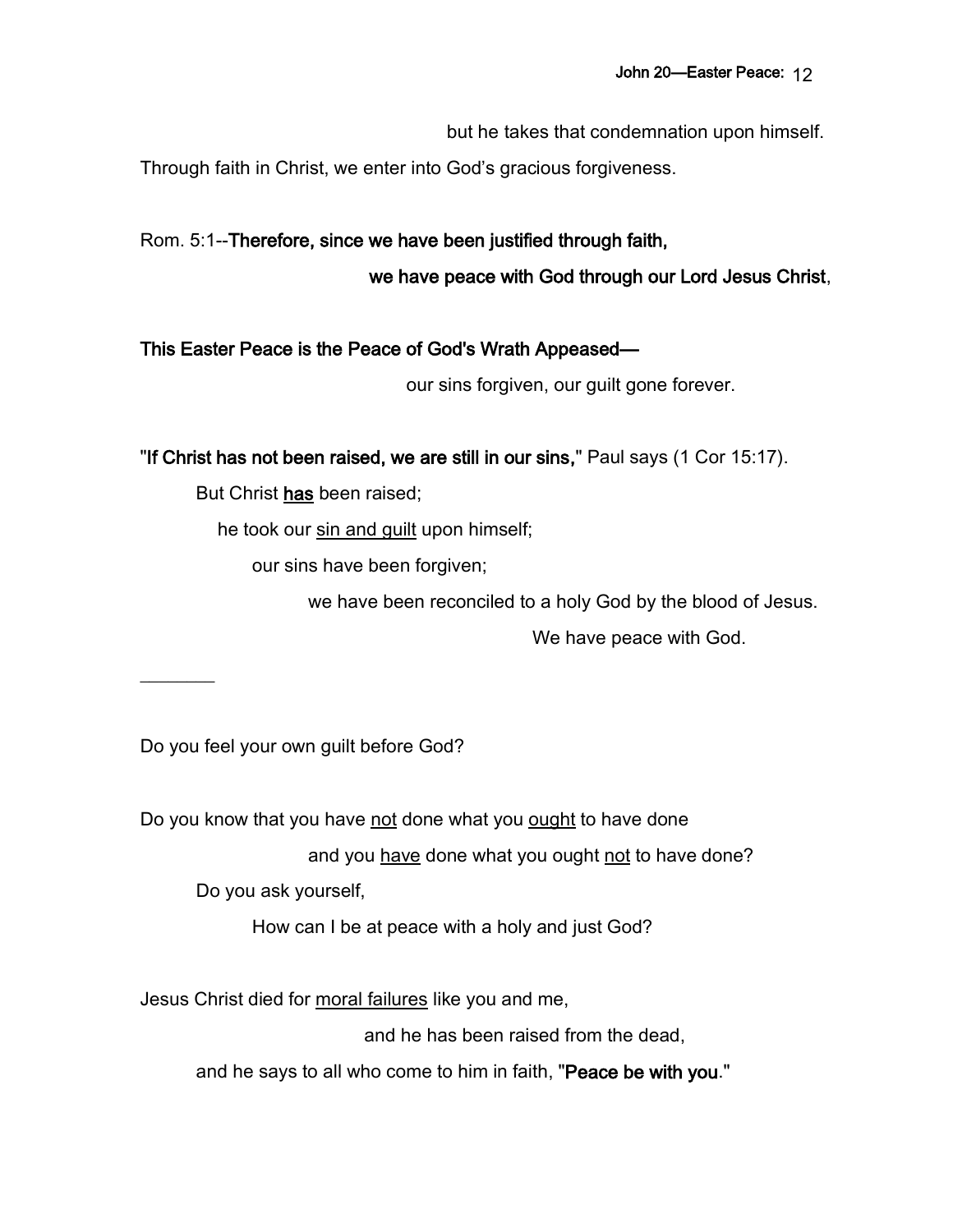Your sins are forgiven.

Guilt resolved—what a wonderful thing that is.

But there's more to it than that.

 $\overline{\phantom{a}}$  , where  $\overline{\phantom{a}}$ 

These disciples had been cut off from this man they had come to love.

He had loved them as no one ever had or ever could,

and through him, they had experienced, perhaps for the first time,

the very love of God—

they had come to know their Creator as their Father in heaven.

But then Jesus was crucified.

What could it all mean?

Had God abandoned them as he had abandoned Jesus?

Was there even a God at all?-

a God who cares one whiff about what happens

to all us little people down here on earth?

Surely, they must have experienced nothing but a sense of loneliness—

what I'd call cosmic loneliness—

the feeling that when you look up in the stars, there's no one there—

the universe is just a vast expanse of emptiness.

If Jesus could be cut down like that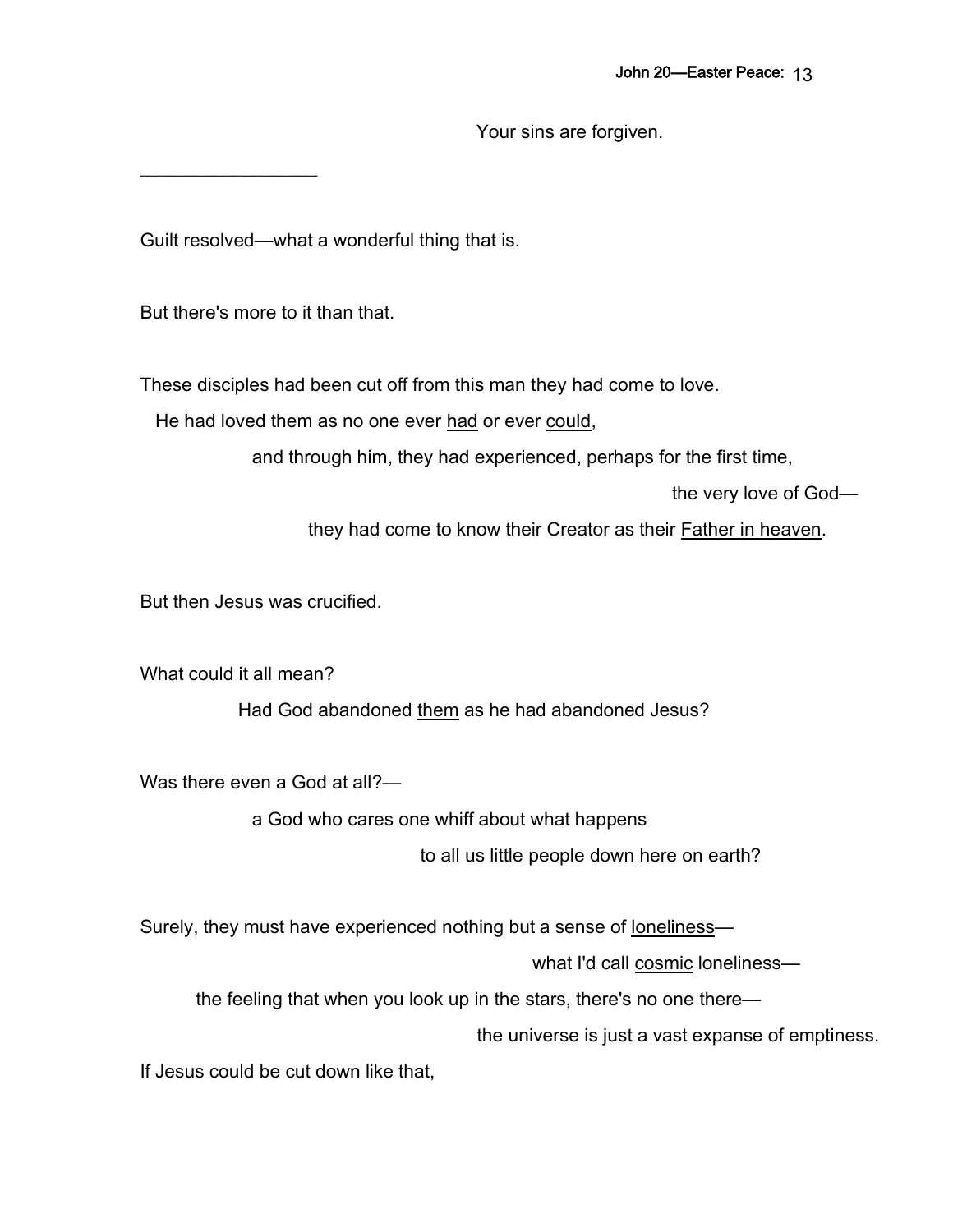what hope could there possibly be for the rest of us?

Was Thomas Hobbes right when he describes the natural state of human life

as "solitary, poor, nasty, brutish, and short"?

Does evil and injustice rule?

 $\frac{1}{2}$ 

If so, why try to be good? What difference does it make?

Why shouldn't I just look after my own interests

and eat, drink, and be merry for tomorrow we die?

What meaning could there be in a world that crucifies Jesus,

and God does nothing about it?

But the resurrection changed all that—

God hadn't abandoned Jesus to the grave.

And Jesus hadn't abandoned his followers.

He appeared before them with words of assurance—

when he said, "Peace be with you"--

This Easter peace was the peace of God's presence assured.

"I am with you always," he would say to them, "even to the end of the age"—

and they could believe it.

He was alive—

he was raised from the dead, never to die again.

Now they knew that nothing—nothing at all—

could separate them from the love of God—ever.

And, in a symbolic act, John tells us that Jesu breathed on them—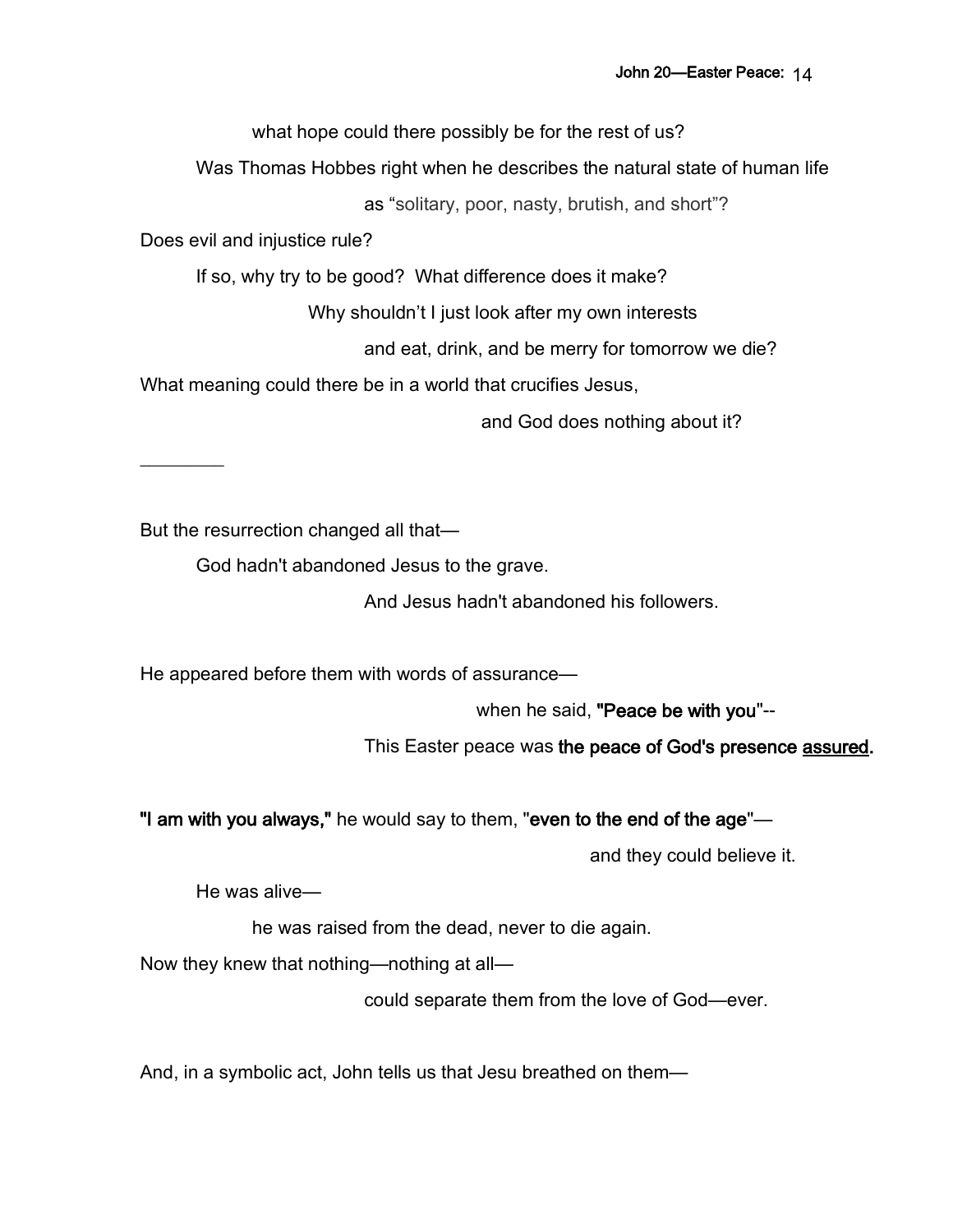## "Receive the Holy Spirit," he said—

And by this Spirit, this Comforter,

Jesus would forever make his loving presence felt in their lives.

What about you—

 $\overline{\phantom{a}}$ 

Do you think God has abandoned you?

That he can't be trusted?

That he has left you alone and unloved?

Jesus Christ has been raised from the dead,

and he says to all who come to him in faith, "Peace be with you."

You can know the peace of the presence of God in your life.

You are loved.

Whatever your circumstance,

whatever you may face, you will not face it alone.

What a comfort that is,

what a source of peace.

The resurrection of Jesus is the proof of it—

the assurance of God's presence in our lives.

Guilt, loneliness, abandonment—

 $\_$ 

surely these were in the hearts of those first disciples

as they gathered together on those first days after the death of Jesus,

but perhaps more than anything, they were wracked by fear and doubt.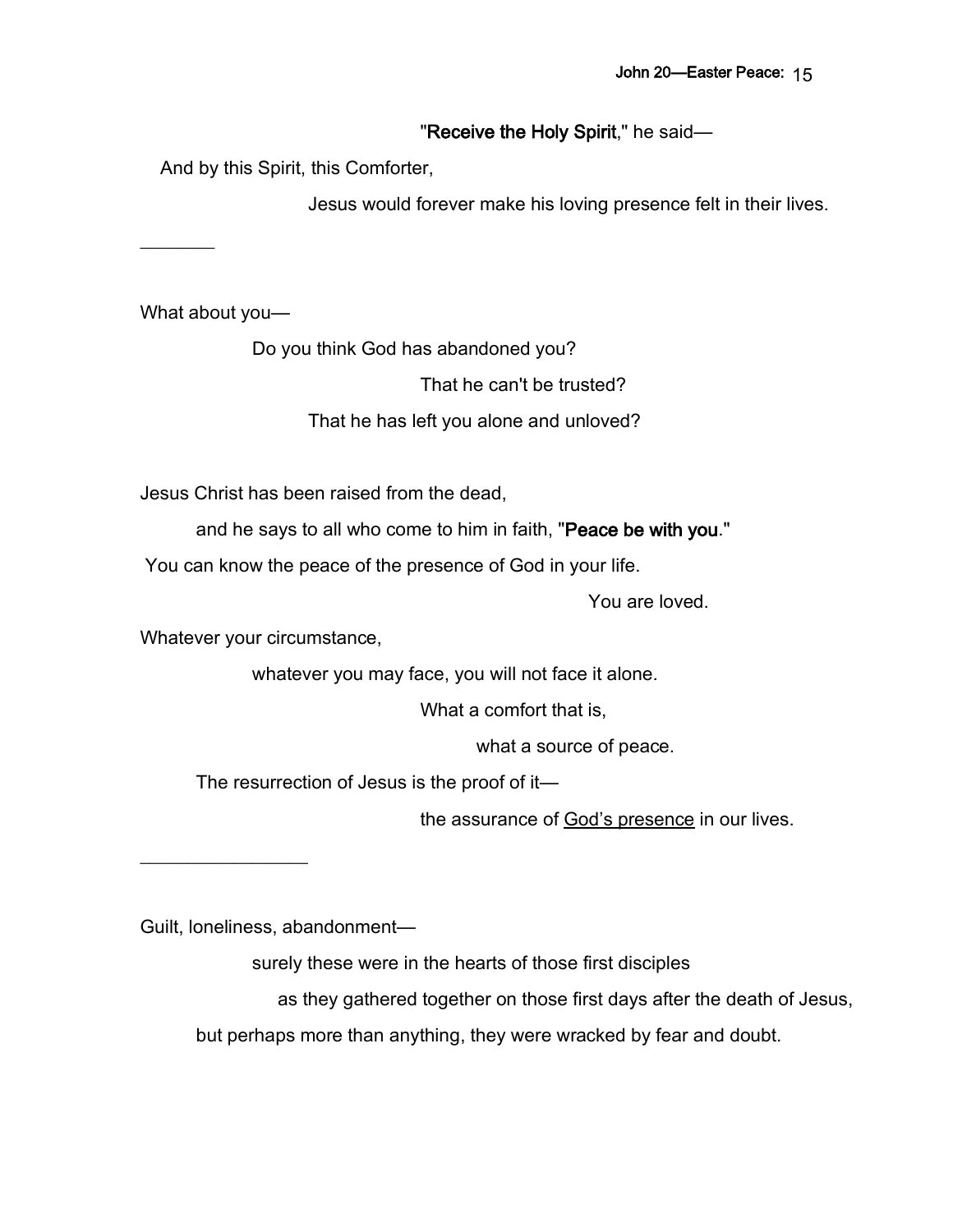Twice John tells us that when they met, they locked the doors.

And why not?

 If the powers that be killed their Master, what could they expect? They were marked men—

accomplices of Jesus' crime,

And if the Lord God would not protect Jesus from their clutches,

what hope would they have?

They feared for their lives.

And Thomas, he was perhaps the most realistic of the bunch—

He'd heard from the witnesses,

but second-hand knowledge was not good enough for him.

If he didn't see it for himself—

and look upon the nail prints in his hands

and put his hand in his side—

he simply would not believe. //

And to these fearful, doubting disciples,

Jesus appears and says, "Peace be with you."

I call this the peace of God's power displayed.

For that's what it was.

There's no question about it—

people in the first century knew as well as we do--

dead people do not rise from the dead.

And this was not just a resuscitation—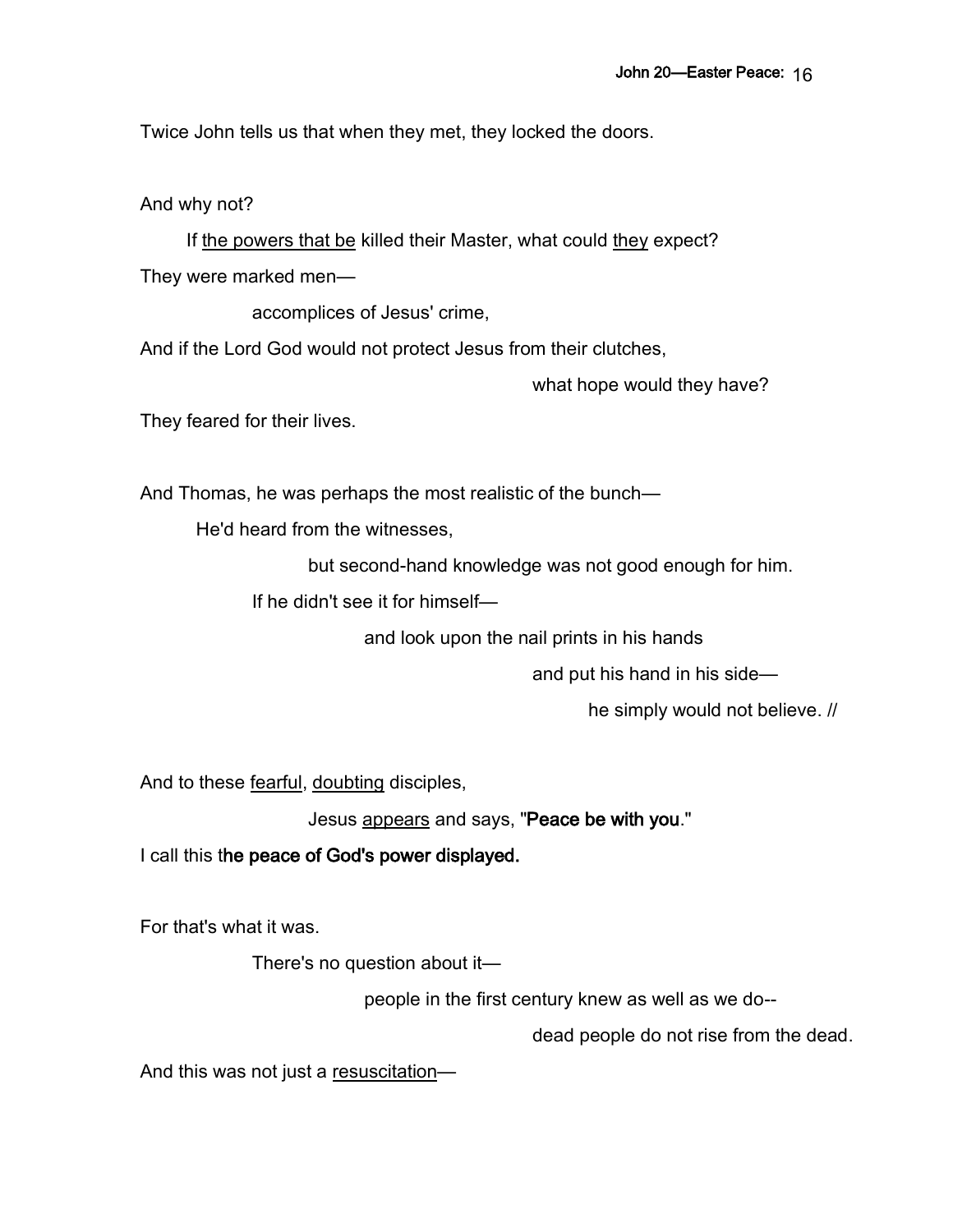a temporary reprieve from the inevitable destiny of death.

No, this was something much bigger—

Jesus was raised from the dead, never to die again—

Jesus was raised to a new kind of life—a glorified life,

in a glorified body.

John alludes to it when twice he tells us

that Jesus simply appeared in those locked rooms.

He wasn't just a spirit, a ghost—no, it was really him—

still in some bodily form—the tomb was empty,

but he now existed in a body unlike any we know in this life.

This was a "God-thing"—

a demonstration of a power that can only be described as divine—

it defied all human explanation.

It was this demonstration of divine power in the resurrection of Jesus from the dead that transformed these fearful, doubting disciples

into a courageous force that changed the world.

There is simply no other explanation.

So do you wrestle with fear?

 $\overline{\phantom{a}}$ 

Some would say that if you are not filled with fear

you're just not paying attention.

There may be truth to that,

inasmuch as studies show that "paying attention"—

that is, consuming "news" in its various forms—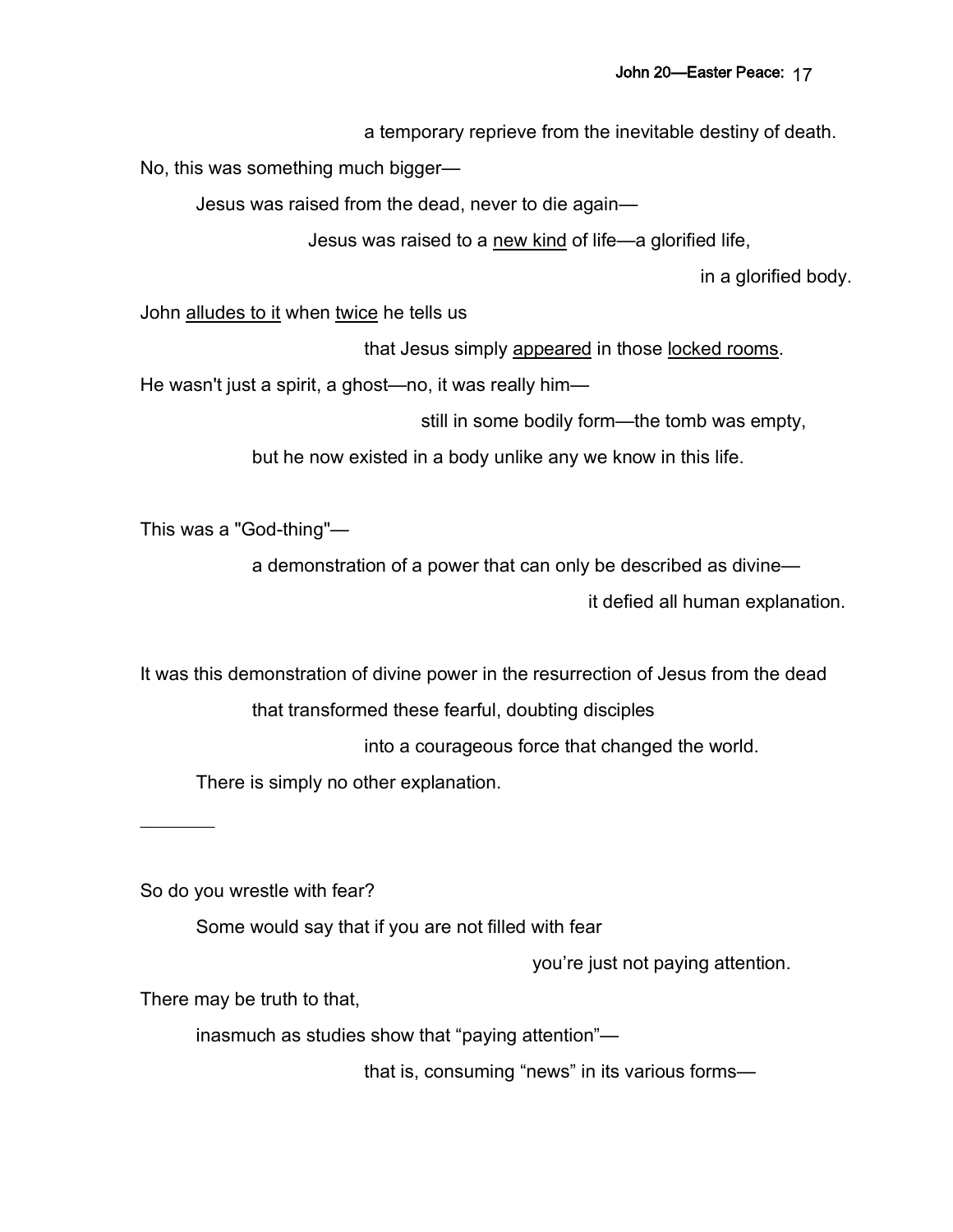is strongly correlated with increased anxiety levels,

and it is easy to see why.

Fostering fear is click-bait.

Stories that foster fear capture our attention and keep us online—

where ever more articles about all the things we can be fearful about

are put before us.

There's a lot to fear in this life, when you think about it.

A war in Europe—who knows where that is headed?

Instability in the Middle East—that never goes away.

And in the far East, there's the rise of China as a global rival.

Closer to home,

the rise of inflation makes us all poorer.

And the cultural confusion about sex and gender seems out of control—

How will that affect your children, or your grandchildren?

Even today, you might encounter a drunk driver on the Beltway,

or cancer cells may be invading your body.

The list could go on and on.

Who knows what the future holds?

If someone says to you in a moment of crisis,

"Don't worry. Everything's going to be OK,"

would you believe them?

Why should you believe them?

Where do you find security in this life?

What solid rock can you stand on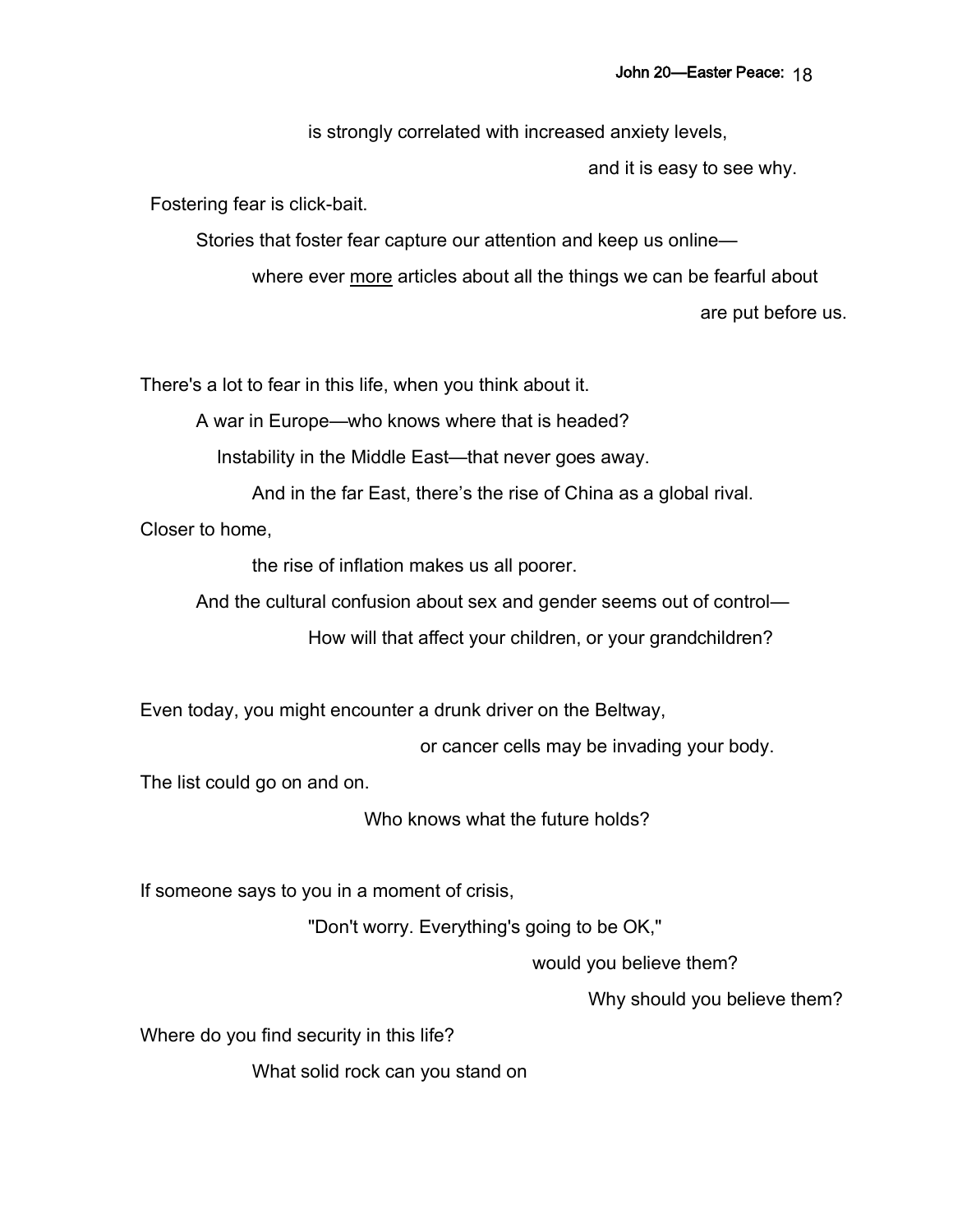when everything around you seems shaky and unstable?

What are you looking for to give you courage and confidence?

What would God have to do to assure you that he really is in control,

and that you really are under his providential care?

There are many of us who are like the Apostle Thomas--

"Unless I see the nail marks in his hands, . . .

and put my hand into his side,

#### I will not believe it."

Or there's Woody Allen's view--

"If only God would give me a clear sign!

Like making a large deposit in my name at a Swiss bank."

What would it take for you?

"God, if you're there, just give me a sign," we plead.

"Oh God, why do you hide yourself from me?" /

How does God reply to us?

Just look at Jesus--risen from the dead,

the one who says, "Peace be with you."

In his resurrection from the dead, we see the powerful hand of God—

a power that is greater than anything this world can throw at us.

Do you see how this releases us from fear?

For what is the worst thing that could happen to you?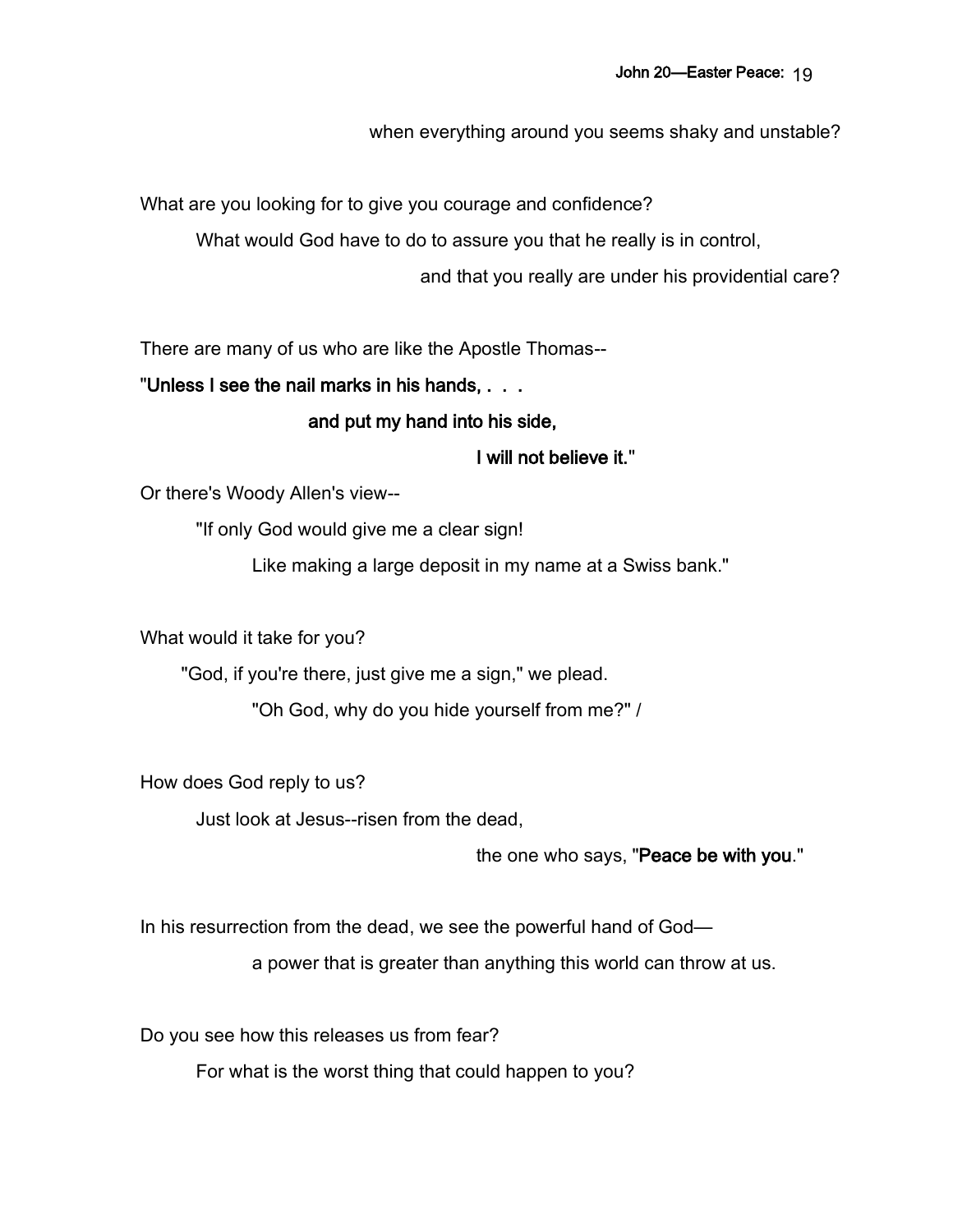What is at the heart of all those things that frighten you-

it's the fear of death.

Isn't that the ultimate fear—the ultimate threat that hangs over our heads

and holds us captive?

But the resurrection of Jesus demonstrates God's power over death itself—

so what's left to fear?

Jesus says to Thomas,

and to us,

#### "Stop doubting and believe,"

Jesus Christ has been raised from the dead,

and he says to all who come to him in faith, "Peace be with you."

16:33-- In this world you will have trouble." Jesus said,

#### "But take heart! I have overcome the world."

This is the peace of God's victory begun.

That's what the resurrection of Jesus means, you see.

Evil doesn't win—God wins—

Jesus has overcome the world-

he has overcome the powerful oppression of the Romans,

he has overcome the religious self-righteousness of the Jewish leaders,

he has overcome the fickle whims of the crowds,

he has overcome the designs of the devil,

and he has overcome the power of sin and death--

Take heart—I have overcome the world, he says.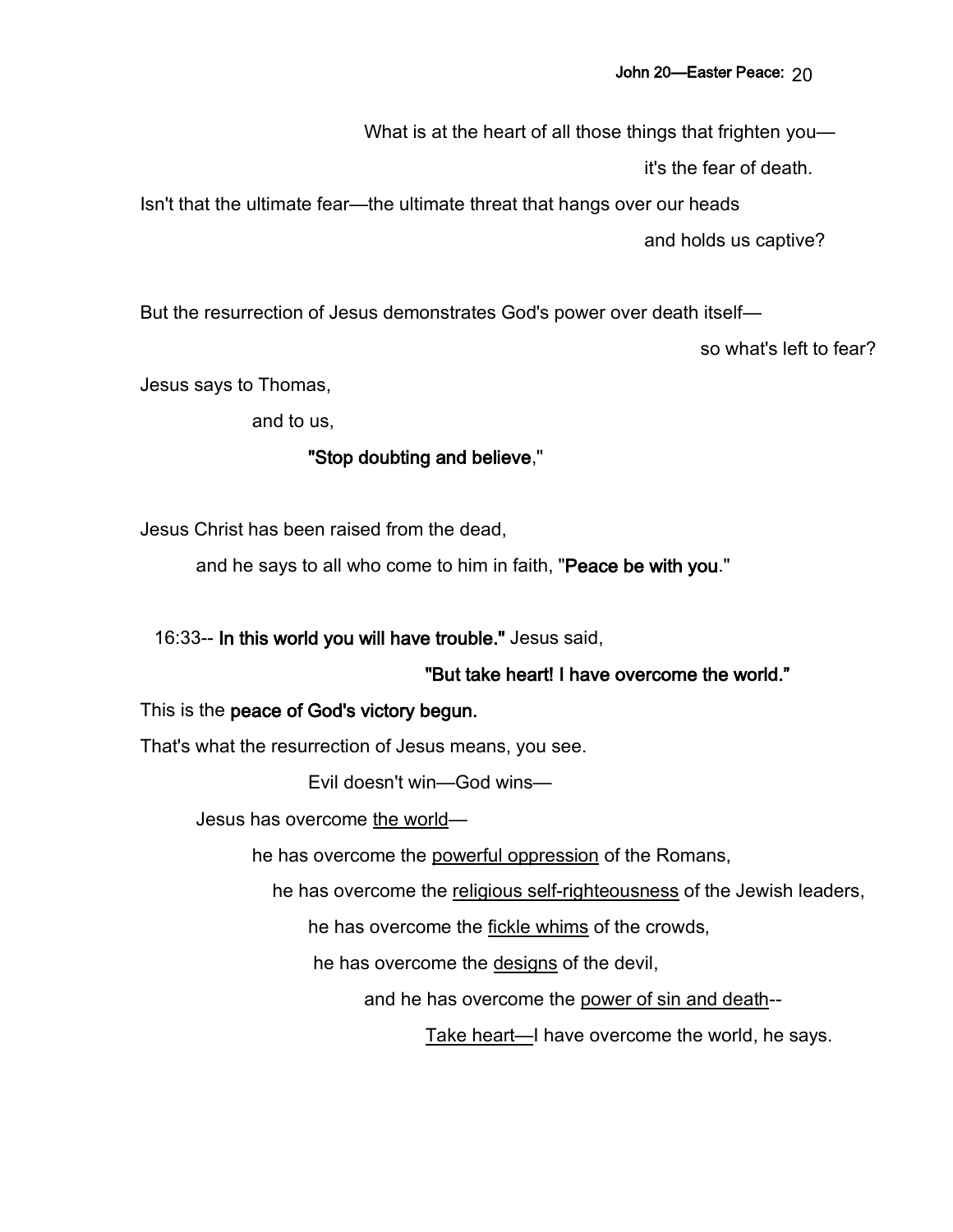And the victory we see in Jesus risen from the grave—

is the victory that belongs to all those who trust in him.

He has gone before us to prepare a place for us,

and we shall go with him, if we but hold to him in faith.

Jn. 16:33—"in me you may have peace.

In this world you will have trouble.

But take heart! I have overcome the world."

John 14:27—"Peace I leave with you; my peace I give you.

#### I do not give to you as the world gives.

Do not let your hearts be troubled and do not be afraid."

Jesus Christ has been raised from the dead,

and he says to all who come to him in faith, "Peace be with you."

The risen Jesus assures us of his peace--

\_\_\_\_\_\_\_\_\_\_\_\_\_\_\_\_\_\_\_\_\_\_\_\_\_\_\_

a peace found nowhere else.

The peace that Jesus gives, this Easter Peace,

is not a mere absence of conflict—

but a deep inner peace that transcends all our circumstances.

This peace is not a false peace that is disconnected from justice—

but a peace that reconciles us to a just and holy God,

through the atoning sacrifice of Jesus Christ on a cross.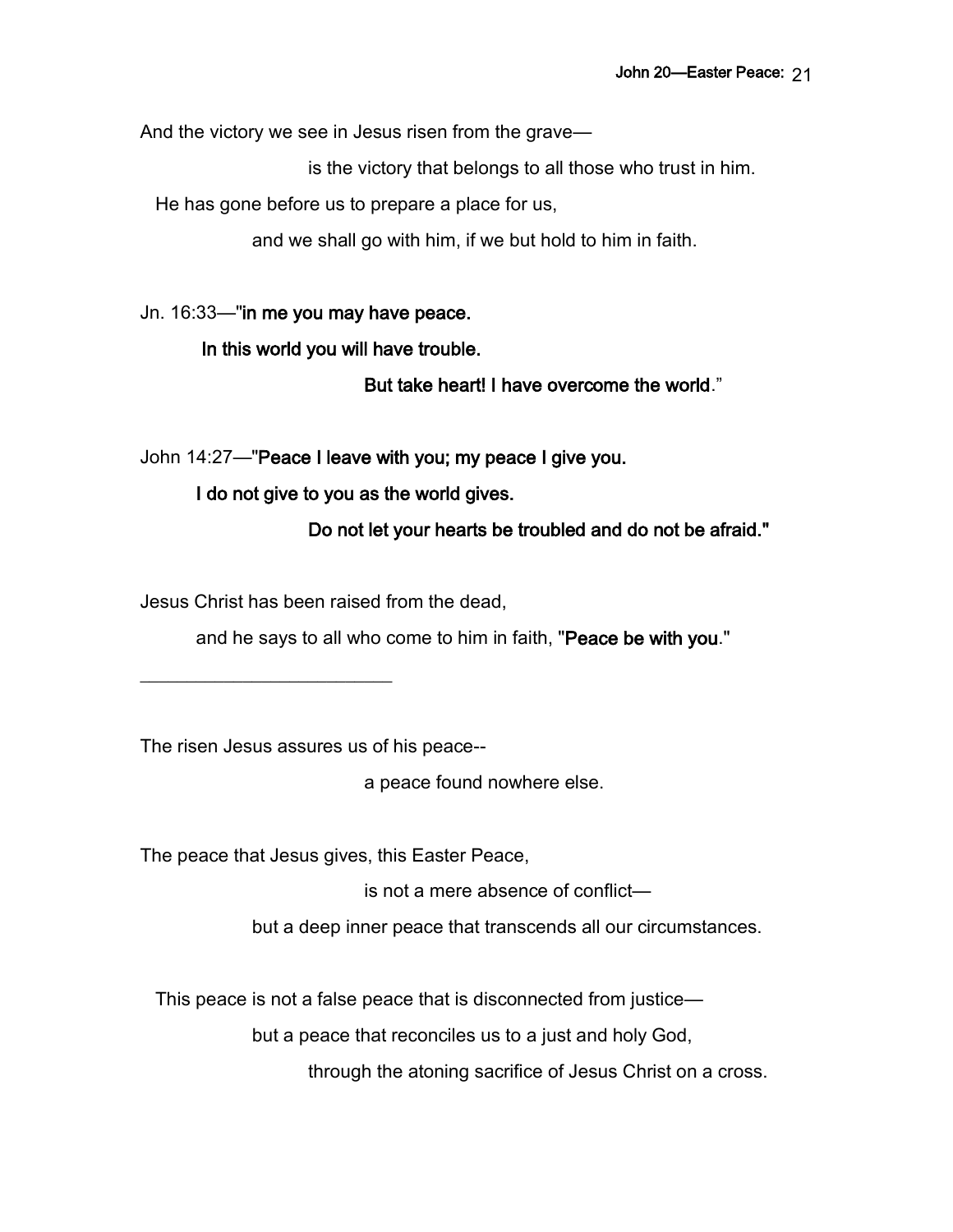What a change has taken place in our relationship with God!

We need to appreciate that apart from Christ's reconciling work,

we were God's enemies.

Our sin was not just the transgression of some impersonal company policy

or of the institutional laws of the state.

Our sin was a personal offence against God himself.

But through the work of Christ, we obtain not just an uneasy truce

but the real restoration of fellowship

as the source of the hostility (our sin)

has seen dealt with once and for all and has been put away for good.

The judge steps down from the bench

and offers us his friendship and love and even adopts us as his own children.

And we become a part of new family--

this peace introduces us into a new reconciled community called the church,

and it is a peace that will one day embrace all of God's creation.

The Easter Peace that Jesus brings can be found nowhere else. /

As I close, could I get personal?

After all, this is my last opportunity to preach on Easter.

I have been a follower of Christ for close to fifty years,

and I am at a place where I can look back and reflect on the difference

that this Easter Peace that Jesus gives has made in my life.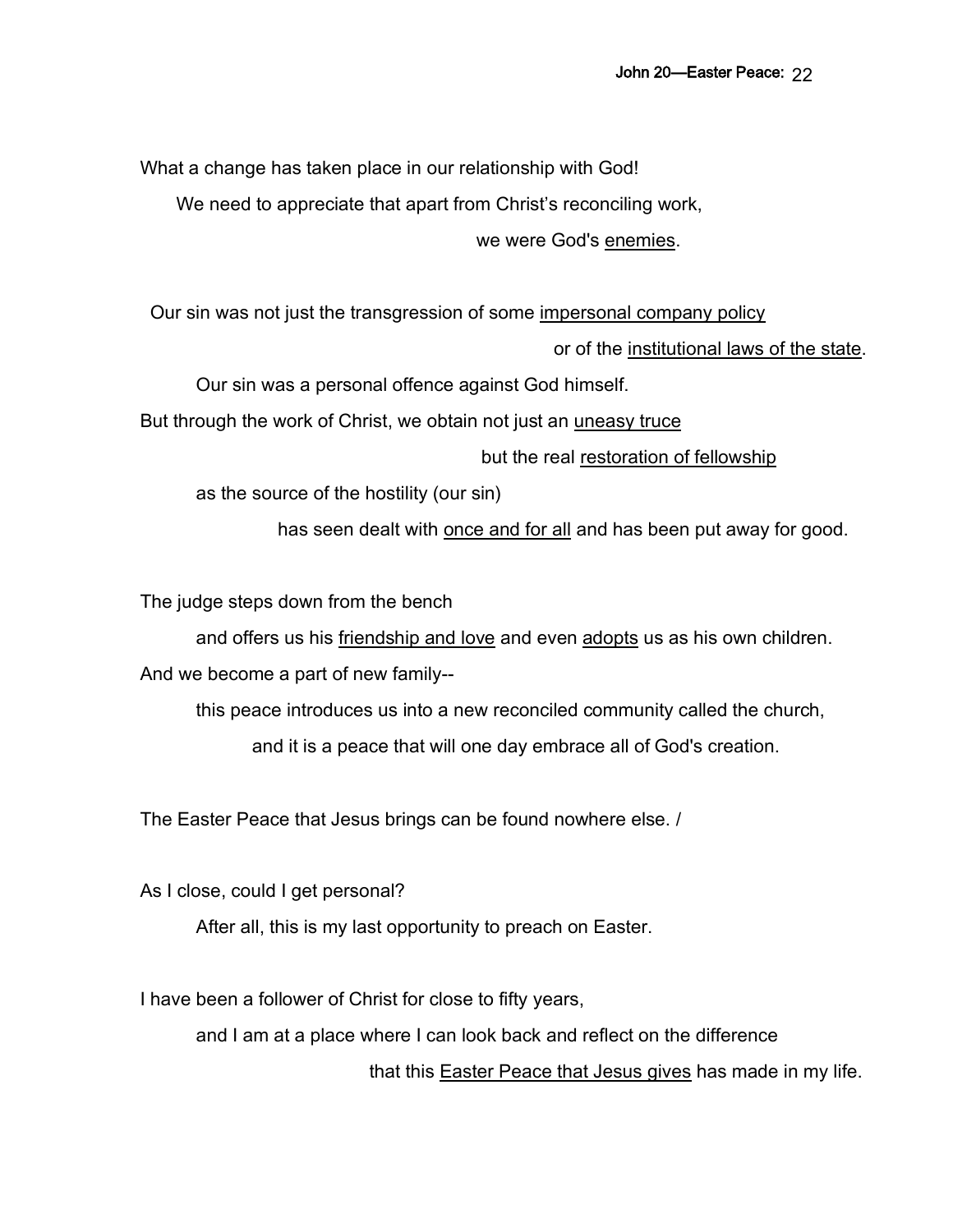I think way back of the way this Easter peace helped me

in the highly intense, highly emotional

world of college football.

And in those days, this Easter peace gave me an assurance

that my deepest identity was to be found

not in my performance as an athlete,

whether I succeeded or I failed—

whether I won or I lost.

No, my identity was found in Jesus Christ, raised from the grave.

In Christ, I am a child of God—I am loved,

not because I'm so lovable, but because God is love

and in Christ, he has set his love upon me.

That made a big difference in my life./

Then I think of the intellectual and spiritual challenges I experienced

while studying the Bible in a secular environment in Oxford.

Could all this Christian stuff really be true?

My faith was sustained

because I couldn't get away from

the historical reality of the resurrection of Jesus.

He was alive, and I experienced his living presence among the people of God

who worshipped in a church where the Bible was believed and obeyed./

Then Susan and I shared the adventure of raising four boisterous boys—

and I would say that, more than anything,

if was the peace of Christ that enabled us to enjoy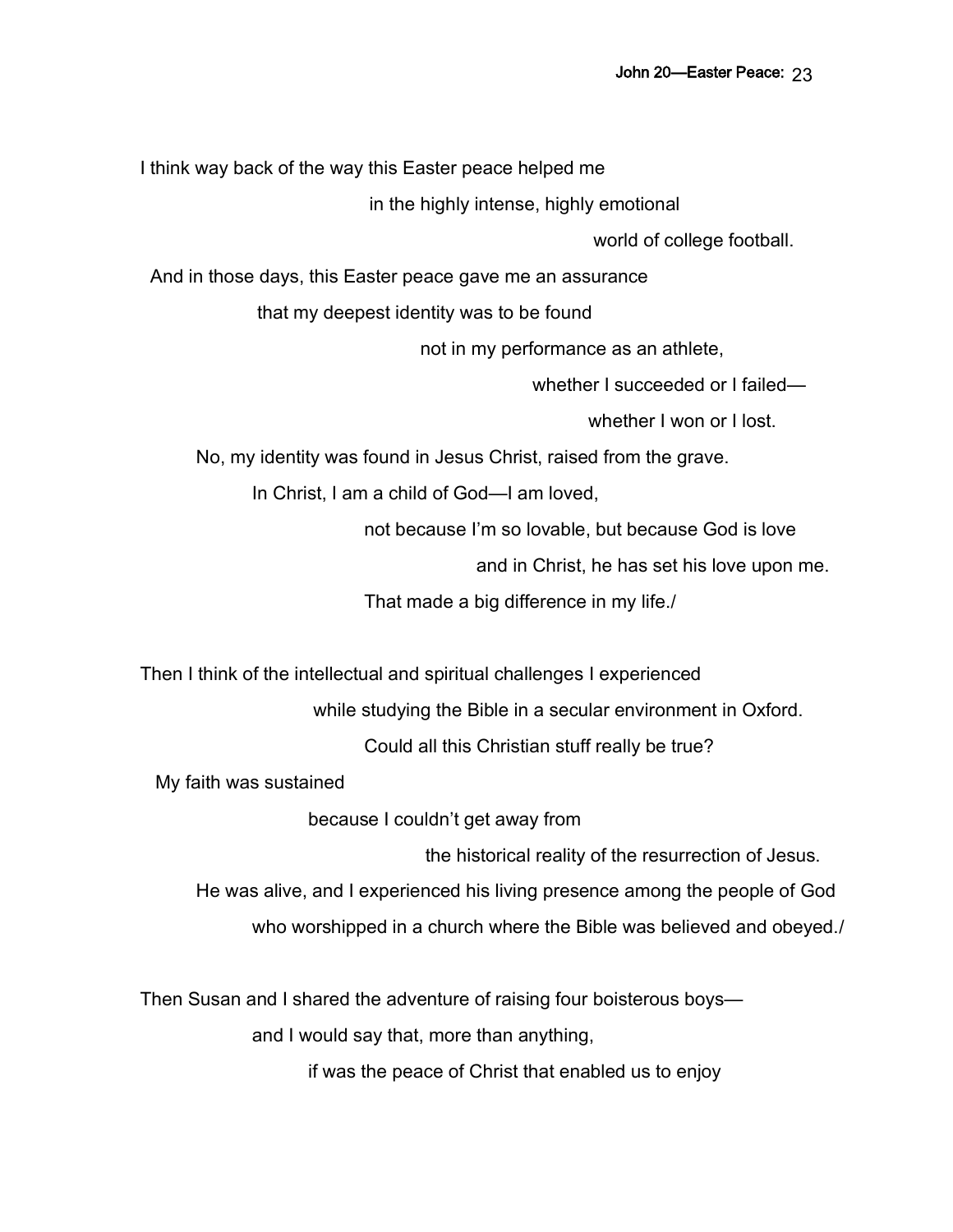a real peace in our home. /

And then I think of being a pastor, a shepherd of God's flock, these many years—

I have shared in your joys and your sorrows.

And, occasionally, I have seen sheep wander, or get dirty,

and sometimes bite one another,

But only the peace that Christ gives has enabled us to enjoy

a gracious peace together.

May that continue to be so among you, as Paul encourages the Colossians,

#### "Let the peace of Christ rule in your hearts,

since as members of one body you were called to peace" (Col. 3:15)./

And as I grow older,

the ultimate peace that Christ gives has become more and more precious to me—

that peace that the Risen Jesus himself has entered into,

and which he invites us to share—

the peace, that *shalom*, of that new creation in which

#### "He will wipe every tear from their eyes,

and there will be no more death or mourning or crying or pain" (Rev. 21:4).

Life can be very hard, but this Easter peace gives me the confidence

that whatever troubles I may face,

the Lord will be there with me.

Since he raised Jesus from the grave,

there is no evil so great, that he cannot overcome it.

I can bring all my fears, all my anxious thoughts to him—my Father in heaven.

I have a future of heavenly glory that will make it all worthwhile.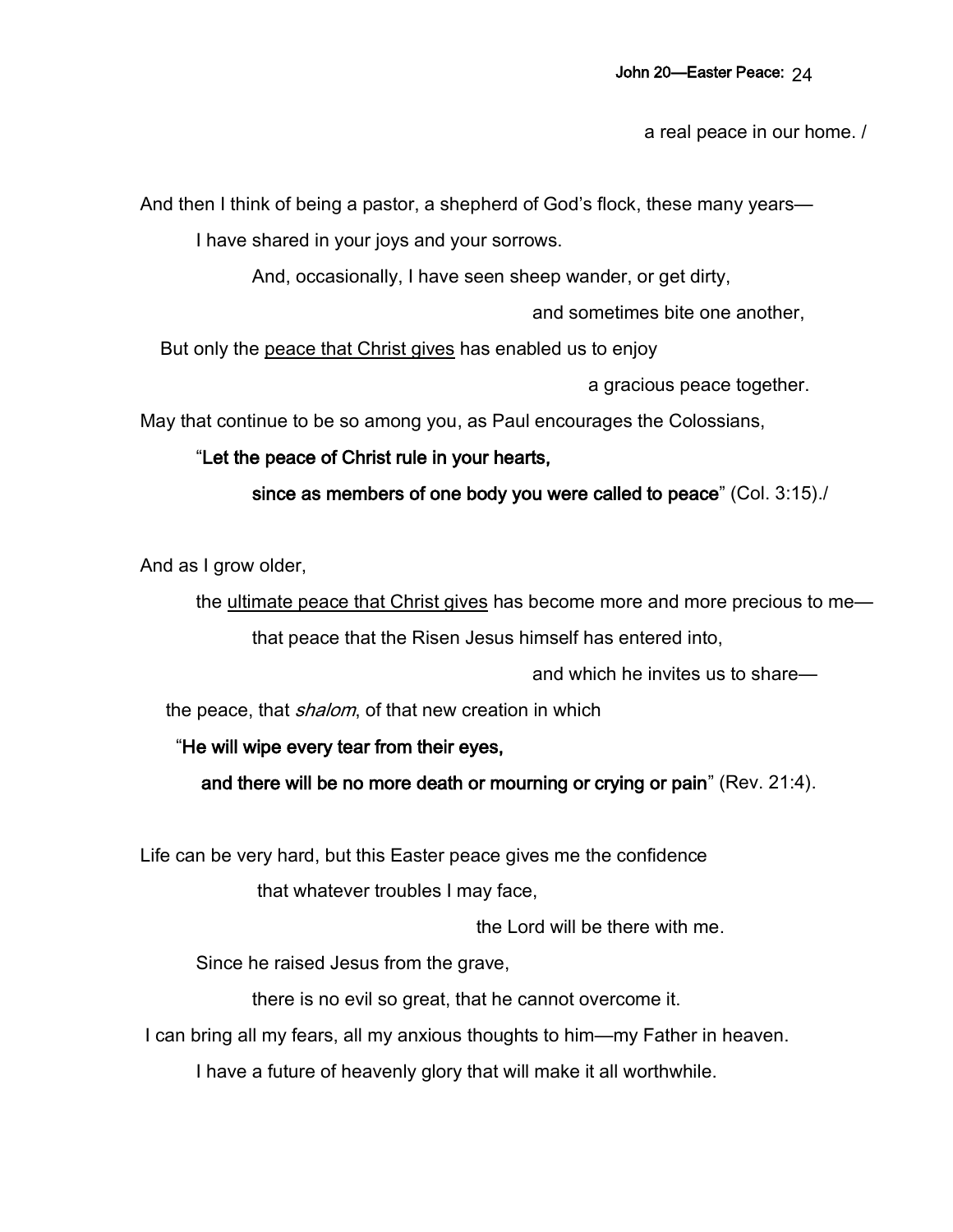This world offers nothing like that.

Do you want this peace?

 $\overline{\phantom{a}}$ 

Do you need this peace?

Where will you go to find it?

Many say, look within yourself--

"Withdraw yourself

from the never-ending masquerade of life.

Go within,

there you will find your treasure."<sup>2</sup>

But Jesus says, look to me—

## "Peace I leave with you; my peace I give you."

\_\_\_\_\_\_\_\_\_\_\_\_\_\_\_\_\_\_\_\_\_\_\_\_\_\_\_\_\_\_\_\_\_\_\_\_\_\_\_\_\_\_\_\_\_\_\_\_\_

On this Easter day, to all those who turn to him in faith, Jesus says, "Peace be with you."

Prayer

2© Alison Stormwolf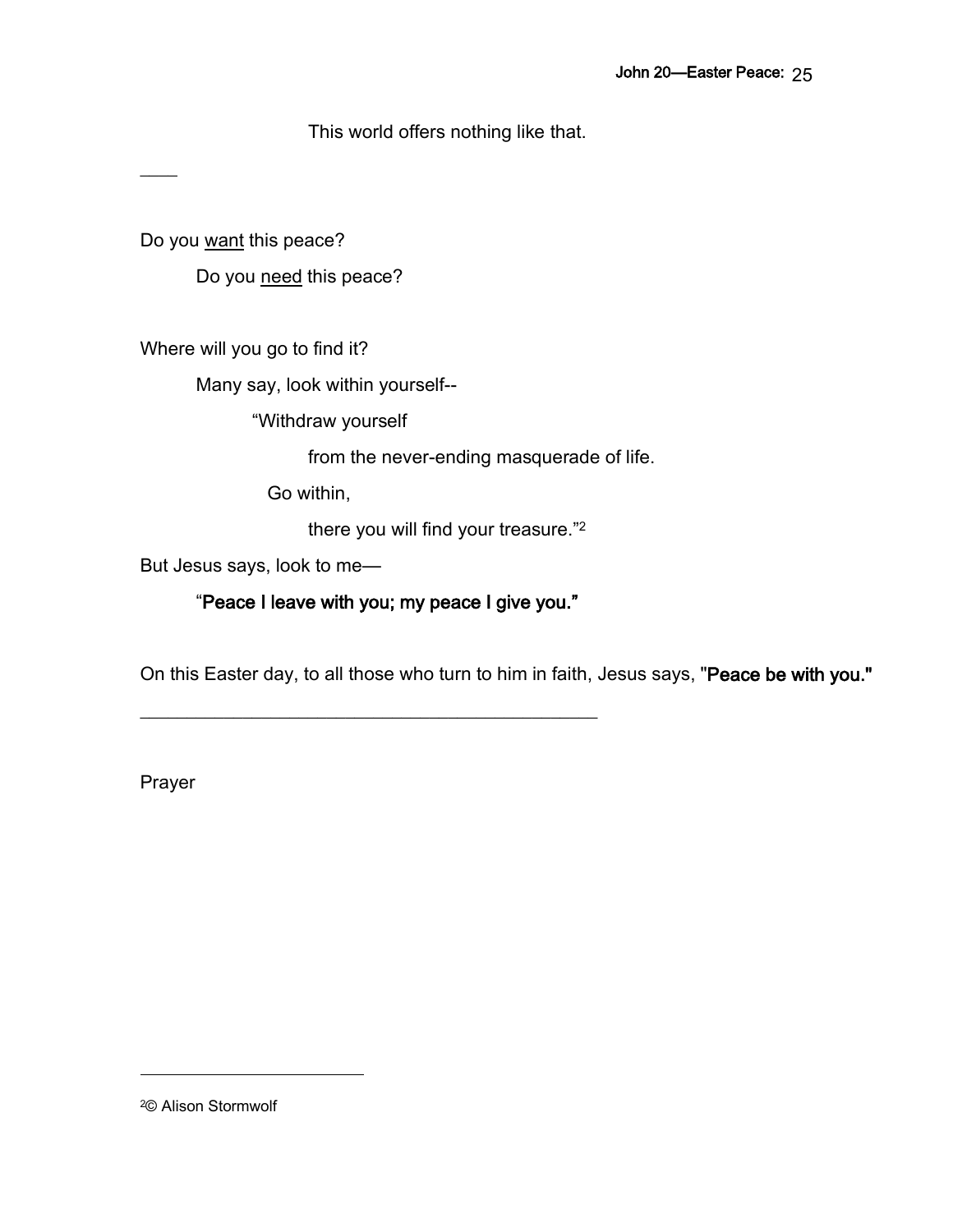#### Easter Sunday, 2022

# Jesus Is Risen: He Brings "Easter Peace" (John 20:1-23)

In his Easter account, John makes a point of referring to Jesus' greeting to his troubled disciples: "Peace be with you." This is more than a mere greeting; it is a declaration of a new reality a reality that flows from Jesus' resurrection from the dead. This morning we want to see and to embrace this "Easter Peace."

## I. What This "Easter Peace" Is Not—

A. Not the Peace That the World Gives— Not a Peace Without Conflict

B. Not the Peace That the False Prophets Proclaim— Not a Peace Without Justice

II. What This "Easter Peace" Is—

A. The Peace of God's Wrath Appeased It Resolves Our Guilt, Offering Forgiveness

B. The Peace of God's Presence Assured It Relieves Our Loneliness,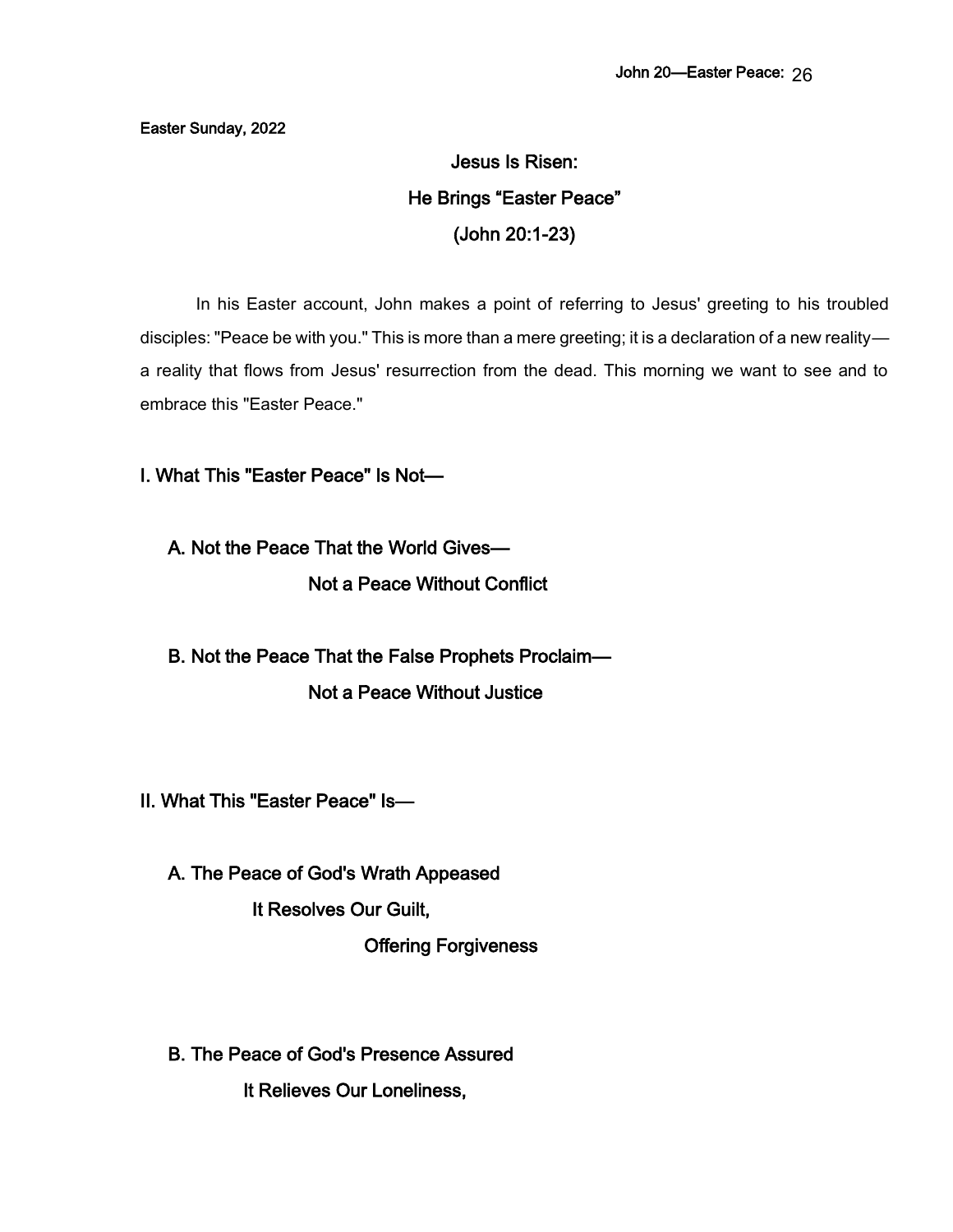## Revealing Love

C. The Peace of God's Power Displayed

It Overcomes Our Fear and Doubt,

Giving Courage and Conviction

D. The Peace of God's Victory Begun

It Dispels Our Despair,

Bringing Forth Hope for the Future